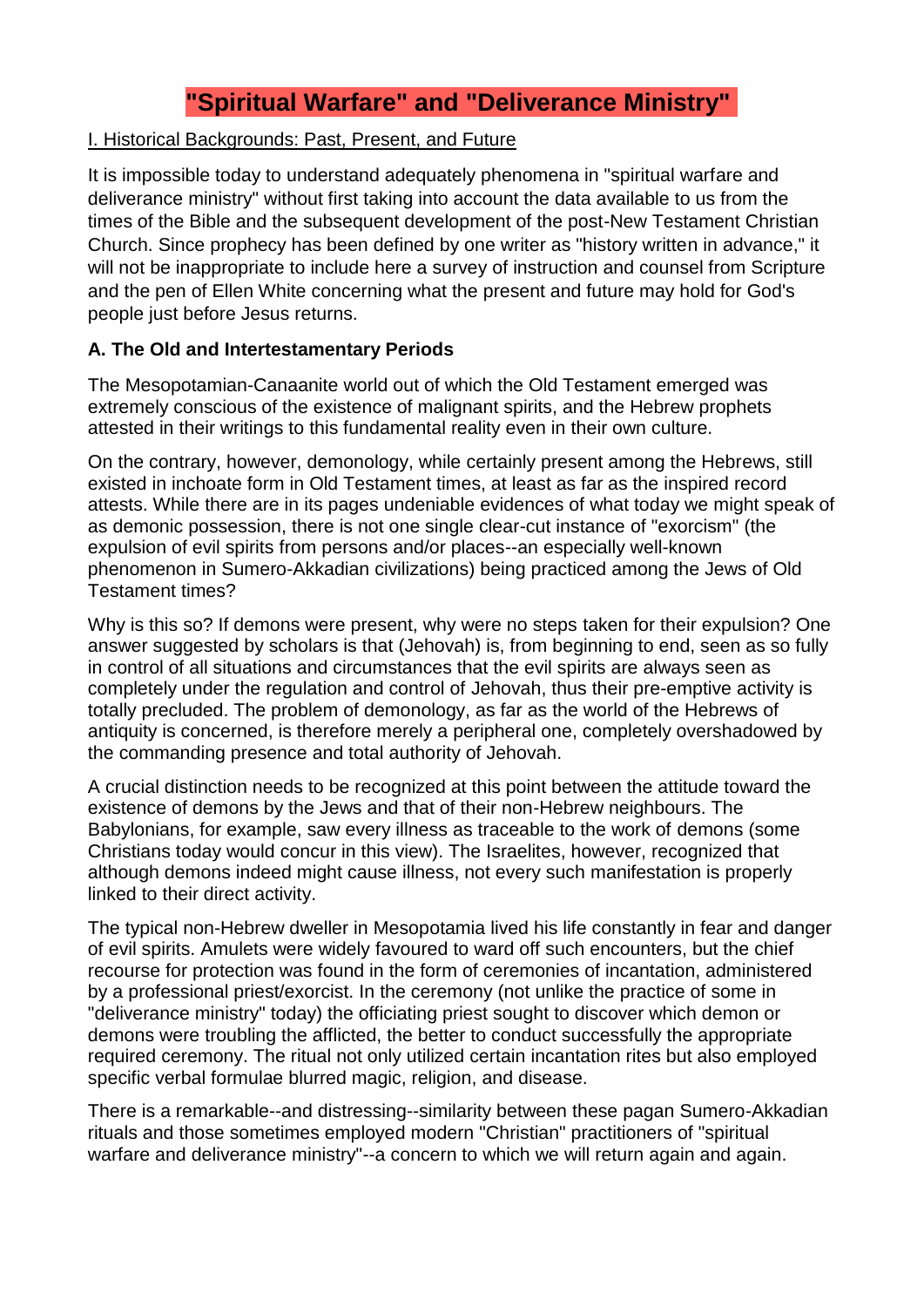Although the incantation rituals achieved great popularity in ancient Mesopotamia, there is, by way of stark contrast, a total absence of such rites in the official practices recorded among the Hebrews. Indeed, their Old Testament Scriptures inveighed heavily against the practice of magic, incantation, and exorcistic liturgies.

As the demonology of the intertestamental period developed, these evil spirits were frequently identified or associated with dispositions such as fornication or greed, an identification now revived and increasingly witnessed among believers in "spiritual warfare and deliverance ministry"--a cause of growing concern among many.

In this milieu it generally came to be accepted that every kind of illness, from insanity down to lesser afflictions, was due to the immediate presence and activity of malevolent spirits. Demons came to be seen as also being capable of possessing places and events as well as people. And thus it was that ritual exorcism, once the exclusive preserve of the pagan dwellers of Mesopotamia and totally unknown in the Judaism of biblical times, now becomes commonplace along the Hebrews.

Partly perhaps because of their contact with Persian influences, the Jews in intertestament times signalled a shift in their perception of reality. Until now, demons had largely been associated with physical evil; now they become attached to ethical evil as well. This ethical opposition to God and His kingdom transforms demons into devils, and places them under the severest censure.

Thus, by the time we reach the Christian era of the first century A.D. we find the marked presence of demonology in the New Testament where Jesus and His disciples are frequently portrayed as in conflict with demonic forces. And there is a growing interest with things demonic.

To recapitulate, the similarity between the ancient Near Eastern exorcistic rituals and that practiced today by many practitioners of "spiritual warfare and deliverance ministry" tends to give pause to the objective Christian observer of the contemporary scene, especially in view of the absence of such rituals from the Old Testament (and, as we will note subsequently, below, basically from the New Testament as well).

The absence of exorcistic ritual from the Old Testament points to the power of Yahweh over all evil. This focus on the salvation of God points us away from excessive preoccupation with the demonic.

And the relationship between the use of demonic terminology to characterize disease, increasingly popular in certain "deliverance circles today, may merely reflect an over sensitiveness and superstitious conscience. It, unfortunately, goes beyond the biblical data to label uncritically all or most disease as directly caused by Satan.

#### **B. The New Testament Period**

The New Testament writings present the perplexing and distressing picture of demonic forces not only impinging upon but ruling over creaturely existence. The influence of these forces is portrayed throughout the New Testament, but specific case examples of demon possession and deliverance of Satan's captives are confined to the Gospels and Acts. (Concern with demonic possession and deliverance is, of course, present elsewhere in the New Testament--see Colossians and 1 Peter, for example.) We will now attempt to summarize the data from these five books.

Although the distinction probably is not significant (since both Satan and his subordinate fallen angels have the same objectives and utilize much the same modus operandi), it may yet be interesting to note that although Satan is viewed as behind and superior to all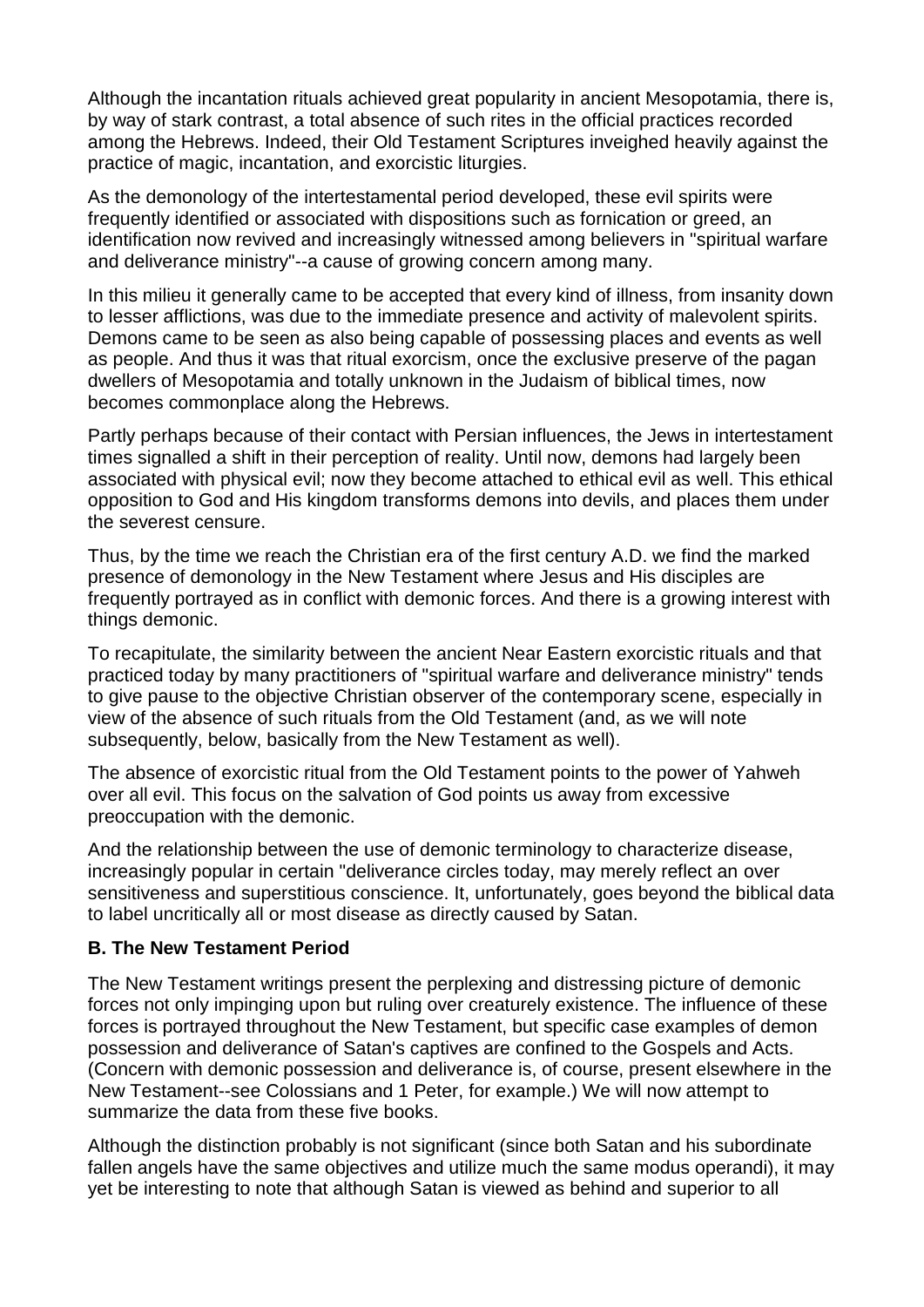demonic Forces, except in the case of Judas, in the New Testament Satan himself is never spoken of as "possessing" an individual. Rather, he is pictured as the instigator of moral evil, the one who tempts weakened mortals to sin. Contrarily, demons or spirits are described as the agencies that possess the bodies (physical illness) or minds (mental illness) of people, but not as the powers that tempt persons to sin.

There seems to be some evidence that people became possessed because they were especially sinful (Judas is one example to the contrary that quickly comes to mind). While possession and special sinfulness may go hand in hand (Mary Magdalene may he a good case in point), in terms of the data of the New Testament itself, possession appears to be related specifically to physical and mental illness, rather than to be linked with doing sinful deeds.

With regard to possession and illness, there appears to be no precise demarcation made in the New Testament between demon possession and illness caused by other factors. Sometimes people are pictured as ill with various diseases without any mention being made of possession; at other times the same diseases are ascribed to possession. In any case, from the New Testament point of view, while not all illness is due (or even is pictured as being due) to possession, the supernatural power of evil is seen as behind all illness.

The most notable feature of possession is the substitution of the human self, ego, or personality by an alien spiritual power. This is seen especially in cases where the demons speak through the vocal chords of the demonized.

Concerning the characteristics of the demons, the following are especially notable:

1. The Gospels imply degrees of badness among the evil spirits.

2. They also correspondingly portray degrees of demon possession.

3. The demons exhibit supernatural knowledge of the identity of Jesus and the fact of their own judgment and destruction.

4. The methodology by which the demons are dispossessed of their human prey is spelled out clearly in Scripture: They are expelled by a simple, short, authoritative word of command. Interestingly, Jesus is nowhere in the Gospels called an "exorcist." And when He casts out demons there are never any long, drawn-out, time-consuming exercises. Prayer Is mentioned in connection with deliverance from demons only in one instance where the nature of the possession appears to be exceptionally severe.

Though the power to cast out demons was indeed conferred on Christ's disciples by the Lord, the New Testament--in terms of the data it supplies--is very reserved about this power being given, as far as including all people at all times.

The act and task of demon-deliverance must be understood in the Scriptures in the overall understanding of the in breaking of the kingdom of God, and the infilling of Christ's Spirit. Here it finds its ultimate significance.

There are two elements common to deliverance from demons in the Gospel and Acts accounts: (a) the mention of Jesus' name, and (b) the exercise of faith. Prayer and fasting (mentioned in only one account) are perhaps to be viewed under the broad heading of the exercise of faith. Also, certain strange (to us) acts (touching the hem of a garment, praying over handkerchiefs or aprons, standing in Peter's shadow, et cetera,) probably have more to do ultimately with the exercise of faith in Jesus than with any other factor.

The casting out of demons was not an end in itself; the vacuum left by the departing devils must be filled by positive good--God's presence--lest the demons return to an empty place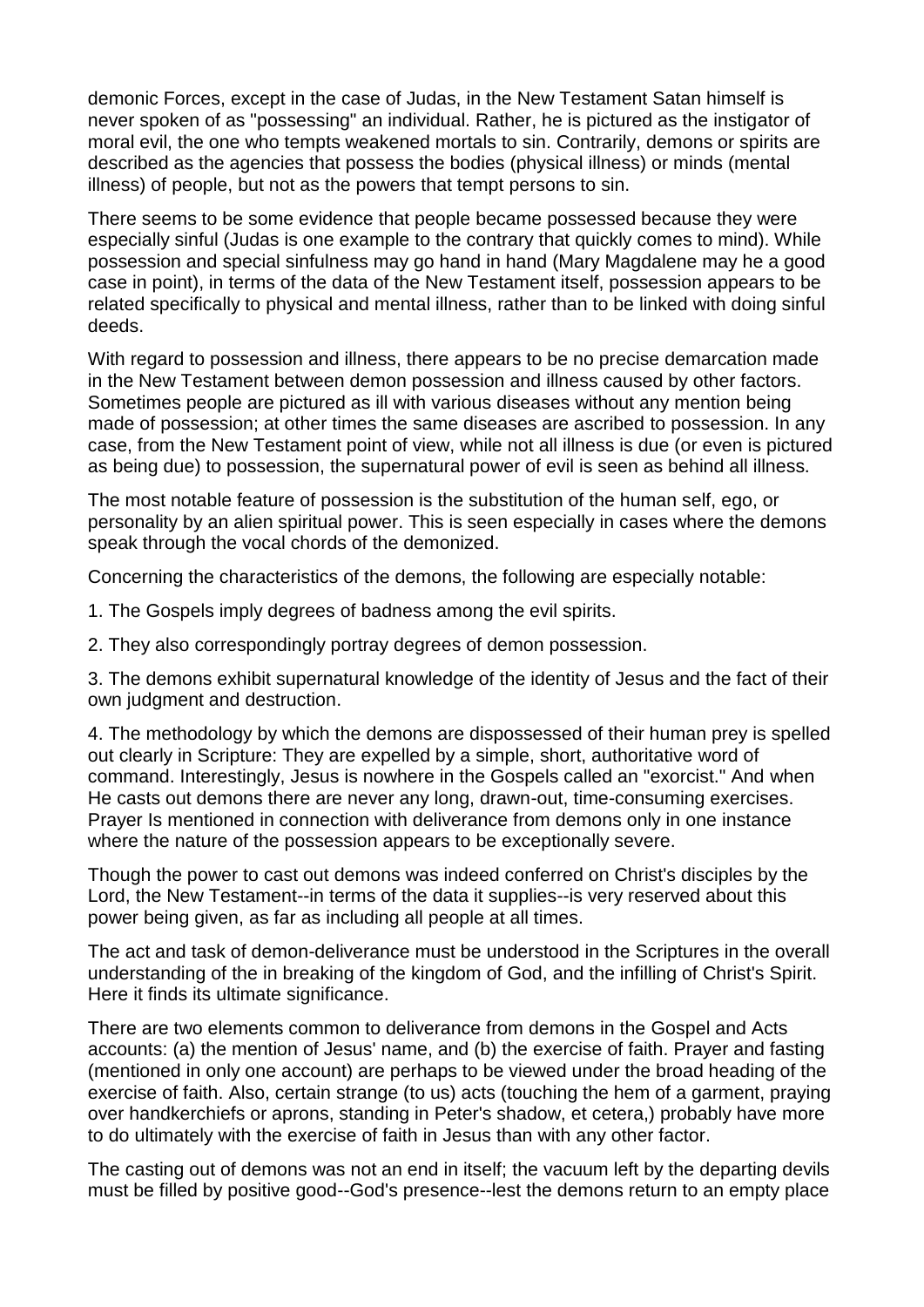and make it worse than it was before, And the casting out of demons can only be properly understood in the overall context of the motif of the kingdom of God--and His kingdom in men's hearts.

It appears that the Scriptures are concerned lest potentially sensationalistic phenomena be overly magnified. In the case of "speaking in tongues" it is implicitly permitted, but tightly regulated, and placed last in all of the catalogues of the gifts of the Holy Spirit.

### **C. The Post-New Testament Period**

The earliest evidence of what might be called a Christian rite of exorcism is found in the middle of the third century (about the year A.D. 250). Here we discover the practice of a ritual conducted in conjunction with baptism. It appeared to signify the change that the baptismal candidate was making, withdrawing his prior allegiance to the realm of Satan and the demons and placing it now with the realm of Christ.

It is important that we do not confuse this kind of "exorcism" with the kind exhibited in cases where demons are believed to have taken possession of individuals and are summarily expelled. During medieval times farfetched tales of wonders of various sorts were widespread and prevalent, but it is not until the last middle Ages that there is much reliable evidence demonstrating that much attention was given by Christians to what we today speak of as "exorcism." As a matter of fact, it appears that what little efforts at exorcism were made at this time seem more to be devoted to the matter of how to identify witches than anything else.

The formal ritual in conjunction with baptism, mentioned above, was evidently practiced generally throughout the middle Ages in connection with a somewhat elaborate rite (which rite was condensed in the Rituale Romanum of A.D. 1614).

Interestingly, an abbreviated Form of this rite was also published in the earliest Lutheran service books. But Calvinists shunned this sort of practice, and the Lutherans themselves generally came to abandon it as well.

Perhaps must striking (and significant) for us today is the evidence from history in the early modern period (about A.D. 1600). Exorcists in England, southwest Germany, and Italy were then gaining some degree of notoriety. The ecclesiastical authorities were usually found to be questioning the procedures and/or validity of the exorcisms that were purportedly being conducted, and ecclesiastical trials of the would-be exorcists were the usual consequence for such sensationalists.

One especially striking case of the period involved an Italian monk who produced a flurry of excitement by his activity ostensibly in casting out demons. His colleagues and ecclesiastical superiors were amazed and puzzled by his success in view of the very scandalous life he was then living!

A relatively successful exorcism, therefore, is not necessarily evidence that the power of God has truly been at work.

A fact noted at this point in history has also been observed by many in more recent times: Whereas in places where devils had not previously been known to be prevalent prior to the arrival of this monk-exorcist, all manner of them seemed to crop up when he came to town.

Until the fairly recent upsurge of interest in exorcism developed, neither Roman Catholic nor Protestant Christian bodies have given much attention to the phenomenon of exorcism, at least in Western Europe and in North America. As recently as 1961 one Catholic authority could declare that exorcism was "rarely necessary in civilized lands; but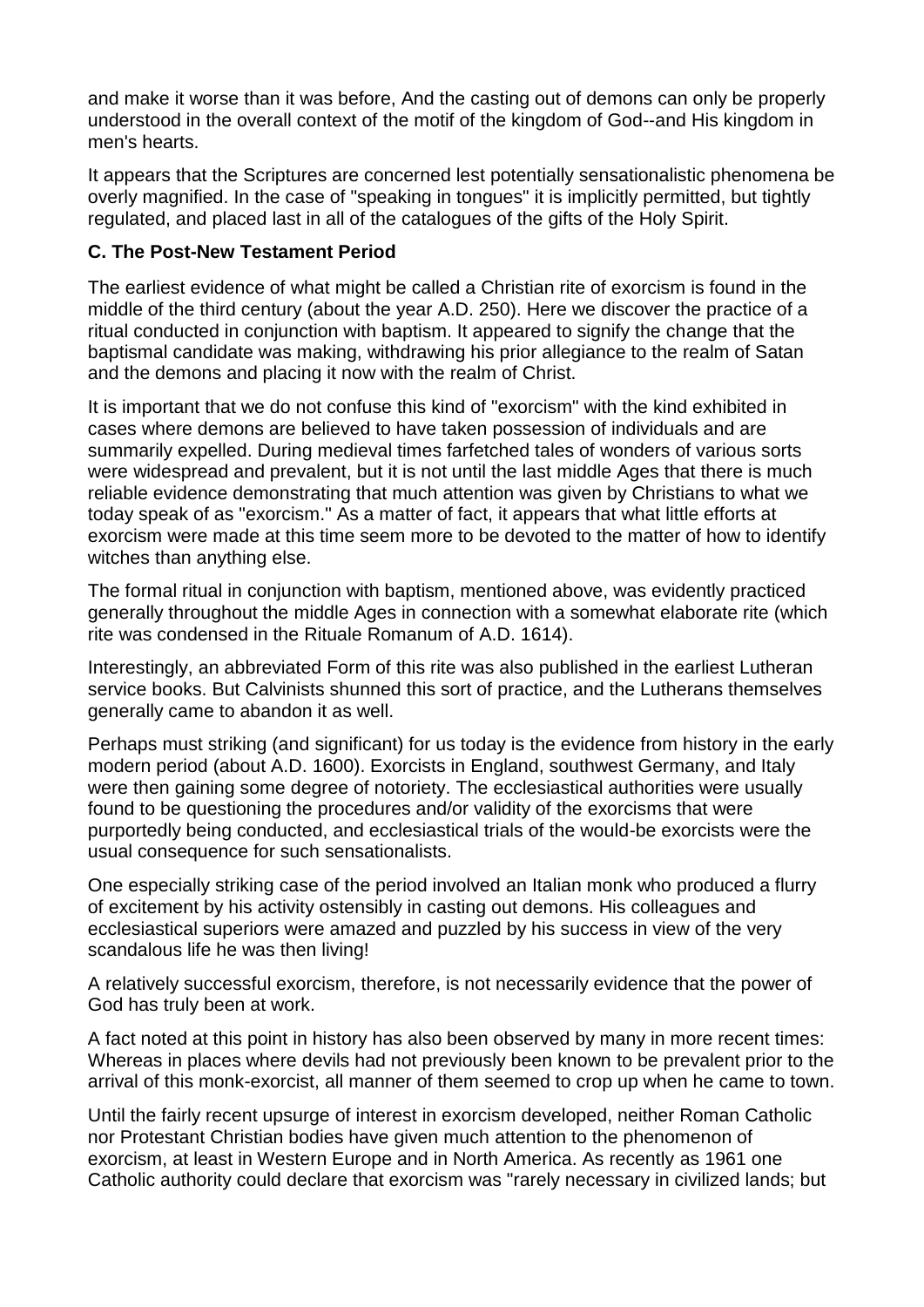foreign missionaries are sometimes called on to use it." (Protestants, generally, have tended for the most part to hold the same view.)

# **D. Today and Tomorrow**

Inspiration has told us that the period of Christ's personal ministry among men was the time of greatest activity for the forces of the kingdom of darkness. For ages Satan with his evil angels had been seeking to control the bodies and the souls of men, to bring upon them sin and suffering; then he had charged all this misery upon God. Jesus was revealing to men the character of God. He was breaking Satan's power, and setting his captives free. New life and love and power from heaven were moving upon the hearts of men, and the prince of evil was aroused to contend for the supremacy of his kingdom. Satan summoned all his forces, and at every step contested the work of Christ.

Then, without a break, the Lord looks down to the closing scenes of this earth's history, and prompts His special messenger to add these words full of significance to us who Live today:

So it will be in the great final conflict of the controversy between righteousness and sin. While new life and light and power are descending from on high upon the Disciples of Christ [possibly a reference to the outpouring of the latter rain of the Holy Spirit prior to the close of human probation], a new life is springing up from beneath, and energizing the agencies of Satan. Intensity is taking possession of every earthly element. With a subtlety gained through centuries of conflict, the prince of evil works under a disguise.

We are told, further, by this same writer, that it is indeed "important" for us to understand Satan's snares, that we may escape them today. In his "last campaign," Satan will move upon "some deceived souls" to advocate the idea that he does not really exist as a personal entity.

Indeed, one of his snares is the "subtle," "mischievous," and "fast-spreading" "error" that "Satan has no existence as a personal being; that the name is used in Scripture merely to represent men's evil thoughts and desires" --merely a rhetorical device to personify evil. And this prediction, made more than a century ago, is more than amply fulfilled today by modern humanism.

Whatever the popular concept may be today, the testimony of the Bible is that Jesus believed in a personal devil. Immediately upon entering into His earthly ministry, Christ was confronted by such a personage who brought nearly overwhelming temptations to Him. They conversed together (not, however, over the person of a possessed human being!), and this confrontation was real (see Matt 4:1-11).

Then, as now, Satan worked "with all deceivableness of unrighteousness" in those who "received not the love of the truth" (2 Thessalonians 2:10). God permits the wicked, who deliberately choose evil, to "believe a lie" through the "strong delusions" which Satan increasingly will bring as the end of time approaches (verse 11).

And in the very last days, we are told, Satan will work with "all power and signs and lying wonders" (verse 9); even the "very elect" will be in grave danger of this deception. No less than four times in the end-time prophecy of Matthew 24 does Jesus warn of deception and urge alertness (verses 4, 5, 11, 24). And at the last Satan will work dramatically, especially in performing genuine miraculous manifestations to carry the day (Rev 13:13, 14; 16:13, 14), ultimately producing that "crowning" deception--the impersonation of the second coming of Jesus Christ (see 2 Corinthians 11:14).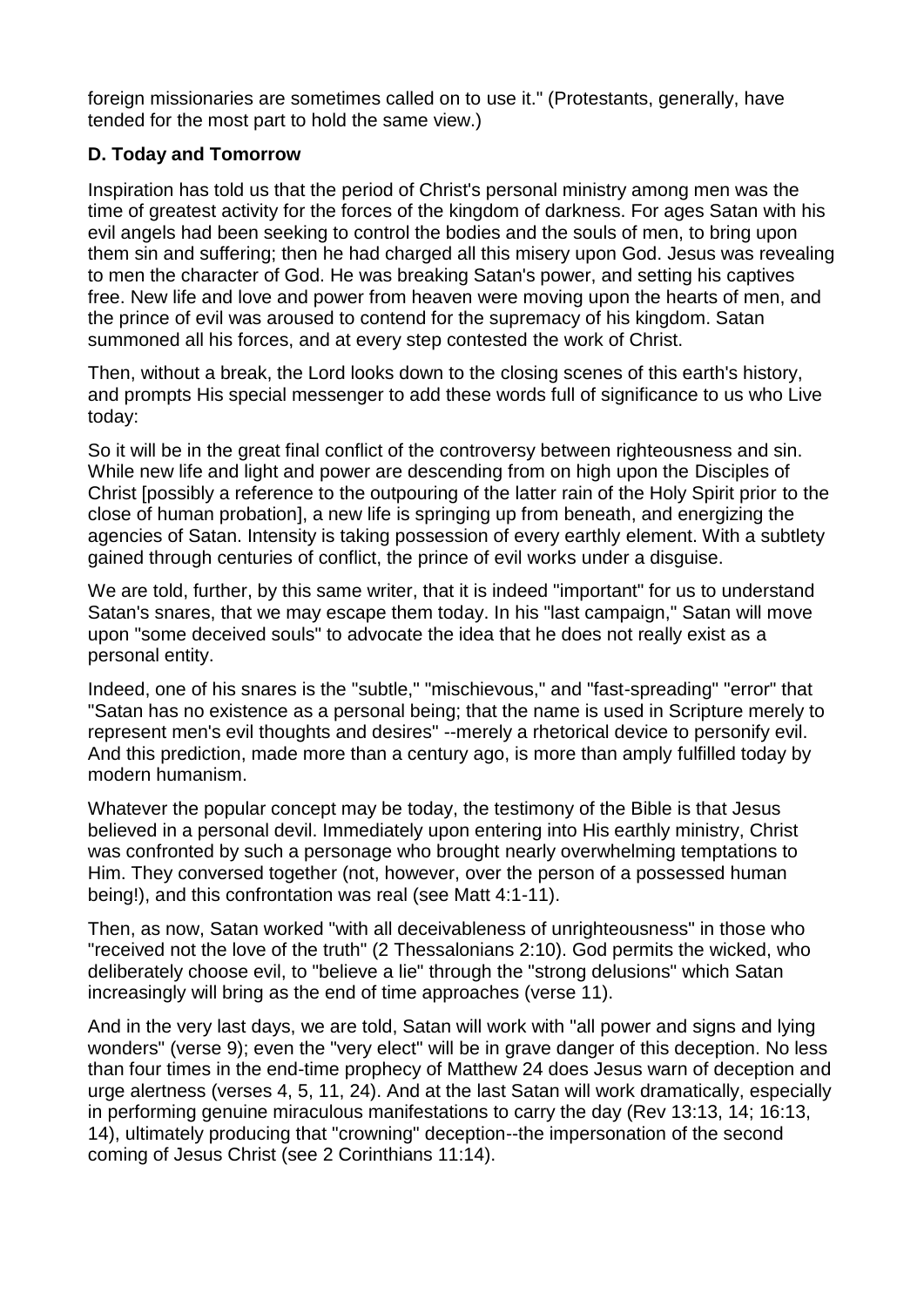One of the chief deceptions Satan instituted during medieval times was the palming off upon a gullible, unsuspecting public the notion that instead of his being a fallen angel of light, Satan was, instead, a horrible red-skinned creature with animal-like horns; cloven hoofs; wolf-like ears; scaly, fish-like skin; possessed of an animal-like tail with a spike at its tip; who carried a spear-like trident.

Today most people (at least in western culture) merely laugh at such a characterization. And that suits Satan's purposes well--for men seldom fear that at which they can laugh. Furthermore, they will tend to ignore something that they don't really believe exists.

They didn't laugh at Satan' in medieval times; they feared him. And in many primitive societies today men still greatly fear a literal, personal devil. And this, too, suits Satan's purposes well; for where he can paralyze with fear, there he can win, too.

The story of Jesus' casting out a host of demons from the two men of Gadara (Mark 5:1- 20) provides five facts about the existence and activity of Satan and his evil angels, evidence that we need today to counterattack his deception that he and his cohorts do not have a personal existence:

1. Their reality. They are real personalities. On this one singular occasion, Jesus entered into a conversation with them (which, incidentally, they initiated).

2. Their number. They declared, in answer to Christ's demand that they identify themselves, "My name is Legion, for we are many" (verse 9). In Christ's day a Roman legion might number somewhere between three and five thousand soldiers.

3. Their organization. Like the Roman legions, "Satan's hosts ... are marshalled in companies, and the single company to which these demons belonged numbered no less than a legion."

4. Their supernatural power. The madmen broke the chains restraining them; and the swine (into which the demons were subsequently cast) were swept down a cliff to their destruction in the sea below.

5. Their malignity. The bleeding, disfigured bodies and distracted minds of the two Gadarenes well illustrate what Satan will do when given an opportunity to "possess" the bodies and minds of men.

Satan, then, is a real, personal being.

Does that mean that everything that is strange and bizarre in our world today is evidence of the direct operation of Satan and his demons? Should we not battle against these personal attacks by the enemy of all souls?

Before we can address that question directly, it may prove helpful to make three crucial distinctions, the better to examine their program intelligently and to decide whether it meets the criteria of inspiration, or is weighed in the balances and found wanting.

#### II. THREE CRUCIAL DISTINCTIONS

Before any useful assessment of the validity and helpfulness of the program of "spiritual warfare and deliverance ministry," as it is generally beginning to be practiced among us, can be made, some basic rules must be formulated. And the drawing of three basic distinctions will help us toward that goal.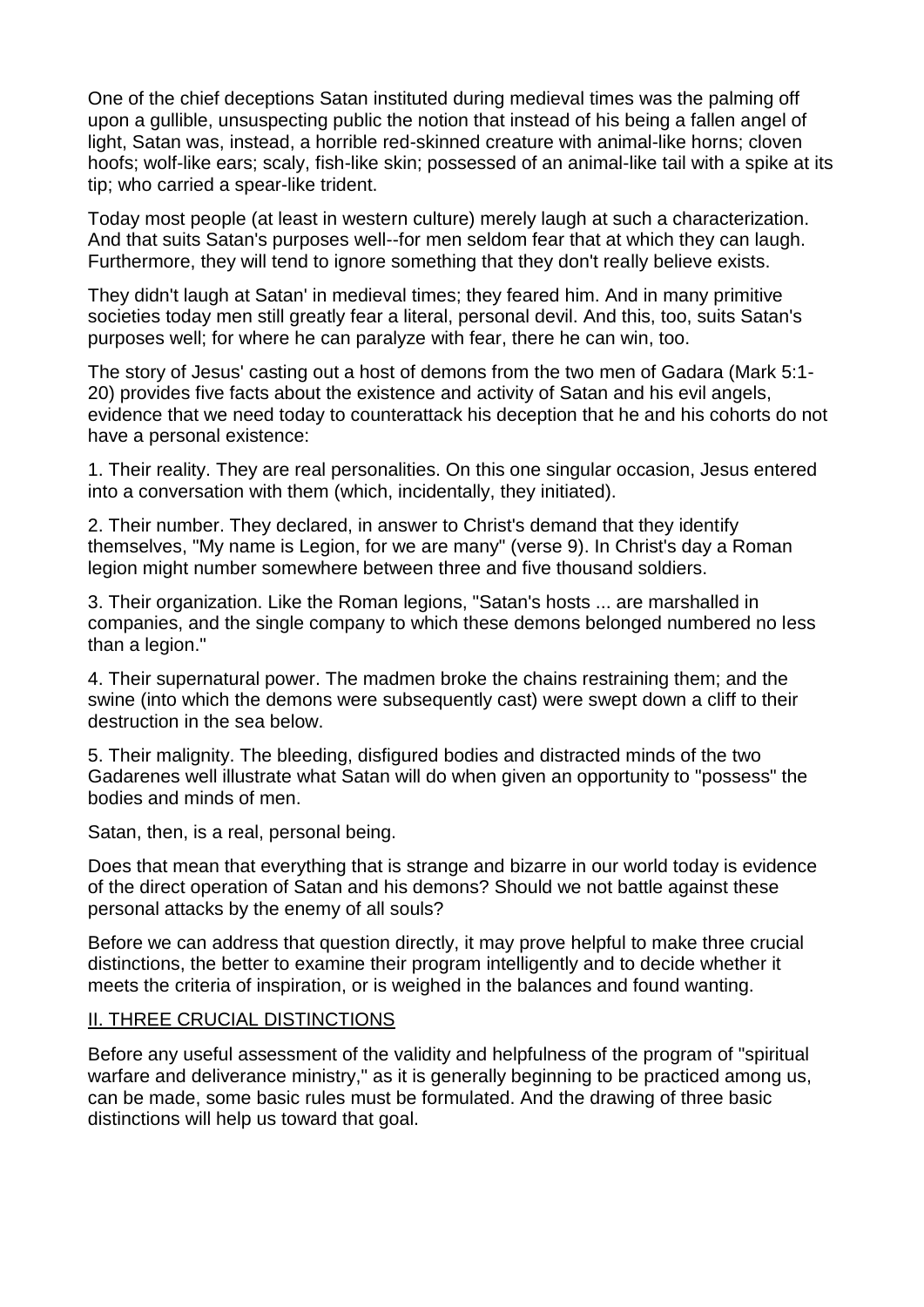# **A. Avoiding an "Either-Or" Mentality**

One feature in "deliverance ministry," as it is popularly being practiced today, which disturbs an increasingly large number of observers, is the tendency to view this present life in the starkest of simplistic terms--to see either a demon or a good angel involved, immediately, in every human decision and activity.

The informed Christian, we believe, will avoid two equally serious but opposite extremes as he/she relates to baffling phenomena which appear to be of supernatural origin:

1. A "Satan-made-me-do-it" mentality, in which Satan is identified as the immediate cause of every misfortune and every sinful deed; or

2. A virtual denial of the existence of Satan's "supernatural" operation in our otherwise "natural" world.

Either position is unrealistic, and is fraught with peril. Let us note why.

While we believe that ultimately all evil is traceable to Satan, the originator of sin, we do not believe that Satan or his evil angels are always directly responsible for every deviation from what we have come to understand as "normal" in human experience. Many illnesses, for instance, whether physical or mental, are simply the result of genetic inheritance, or living in a world of sin, or simply the natural consequences of our disobedience to Godgiven laws of health and well-being.

Having said that, we do not believe that this fact rules out the possibility of direct involvement of evil spirits in influencing human affairs and behaviour. Indeed, in some circumstances supernatural entities very clearly are involved. There is a devil--as we have already declared--and he "must not be allowed to get the better of us: we know his devices all too well" (2 Corinthians 2:11).

It also appears that the father of lies in some cases operates supernaturally by simulating "natural" diseases so closely as to render them almost indistinguishable from ordinary diseases. Because of these considerations it behoves each of us to exercise extreme caution and prudence in dealing with cases of alleged demon possession.

And there are, certainly, genuine cases of demonic control or harassment. Evil angels, because of their superior intelligence, powers, and invisibility, obviously have a tremendous advantage over human beings. The only way in which they can be defeated is by the application of the Word of God and the supernatural forces of the Holy Spirit and holy angels.

It is still necessary, though to recognize a cogent point made by a recent contemporary writer who (borrowing an expression from the Book of Common Prayer of the Protestant Episcopal Church) provides us with a most helpful insight into the fact that the Christian is the target of three separate (but often coordinated) forces waging war against him: (a) the "flesh," (b) the "world," and (c) the "devil."

Now only in the last of these three categories is Satan seen as directly operative (although it is readily conceded that every bad thing ultimately comes from Satan, even as "every good gift and perfect gift" ultimately comes "from above, and cometh down from the Father of lights" (James 1:17)).

The apostle (in this same passage, three verses earlier) is here indicating that at least some of the temptations that mankind faces arise merely when a man is "drawn away of his own lust [desire] and [is] enticed" (verse 14, emphasis supplied).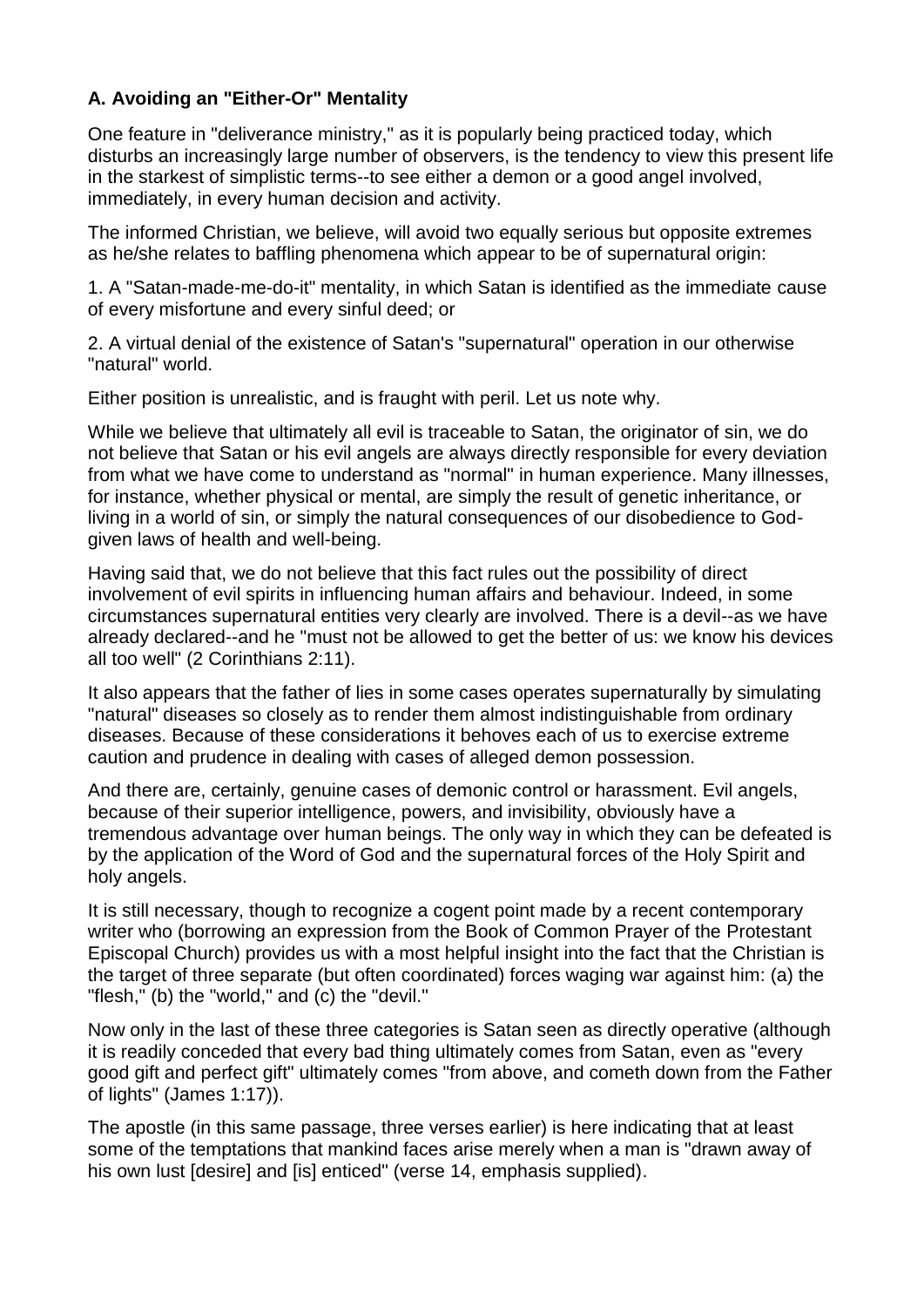What we are saying here is simply this: every son or daughter of Adam has a fallen nature because of the moral "fall" of our first parents in Eden (I Cor 15:22). And that fallen nature makes it hard for us to do good, and easy for us to do evil (Jer 13:12). This inherited sinful nature is opposed to God's program for mankind, and each human being has inherited a basic predisposition (or bias, or "bent") to sin (Rom 8:7). And one of the most common New Testament words to identify this fallen nature of man is the word "flesh" (Rom 7:5, 18; 8:3, 8, et cetera).

Used in this particular way (and it should be noted in passing that "flesh" is used perhaps a dozen ways in Scripture), "flesh" here signifies in the words of Alexander Cruden, "the whole corruption and depravity of our nature."

This, then, is the struggle confronting the Christian quite apart from the direct immediate temptation from Satan or his evil angels that is a continuing fact of life with which we must deal. Furthermore, Galatians 5:16-21 identifies at least 17 specific manifestations of the "flesh" in which we humans sin quite apart from any immediate external temptation from satanic agencies, quite simply and only because we have a fallen, sinful nature that always predisposes us to commit these sins.

Next, one use of the term "world" refers to society and an environment totally pagan and unremittingly antagonistic and hostile to the living of the committed Christian life. It is geared to reinforce our internal tendencies toward evil through external stimuli.

In the New Testament the Greek word cosmos is often translated as "world," and in this sense it "often stands for the ungodly ... or for worldly interests that lead one away from God." Thus the Apostle John urges us to

Love not the world, neither the things that are in the world. If any man love the world, the love of the Father is not in him. For all that is in the world, the lust of the flesh, and the lust of the eyes, and the pride of life, is not of the Father, but is of the world. And the world passeth away, and the lust thereof: but he that doeth the will of God abideth forever (1 John 2:15-17).

In this restrictive sense, "world" then, represents a society at large, and individuals in particular, who are spiritually unrenewed and unregenerated. In John 15:18 the wicked are called the "world" because they relish and savour nothing but worldly things, and pursue nothing but worldly designs.

Ultimately this enemy-"world" is a system of social, economic, and religious philosophies and practices expressed through organizations and human personalities. But while Satan is ultimately the father-creator of this "world" complex, it may yet nevertheless operate against a Christian quite apart from the direct intervention of Satan and/or his evil angels at the personal, individual level.

Finally, evil spirits--devils--most certainly do come in person to tempt (Ephesians 6:12; 1 Tim 4:1) and to make attractive to each of us both sins of commission (1 John 3:4) and sins of omission (James 4:17). They also taunt and torment (Luke 8:29; Matt 17:15; Mark 1:26). And they must certainly must be reckoned with. But the whole point being made here is this: evil spirits are not always the immediate cause of every human sin.

Contrarily, while it is dangerous (because it is misleading) to blame Satan as the immediately predisposing cause of every sin that we commit, it is equally dangerous to deny (as do secular humanists and some Christians) that an actual being named Satan causes any sin. And today there are many who deny any supernatural causation of undesirable behaviour or attitudes. Yet Seventh-day Adventists are assured, by an inspired writer, "It is Satan's special device to lead man into sin."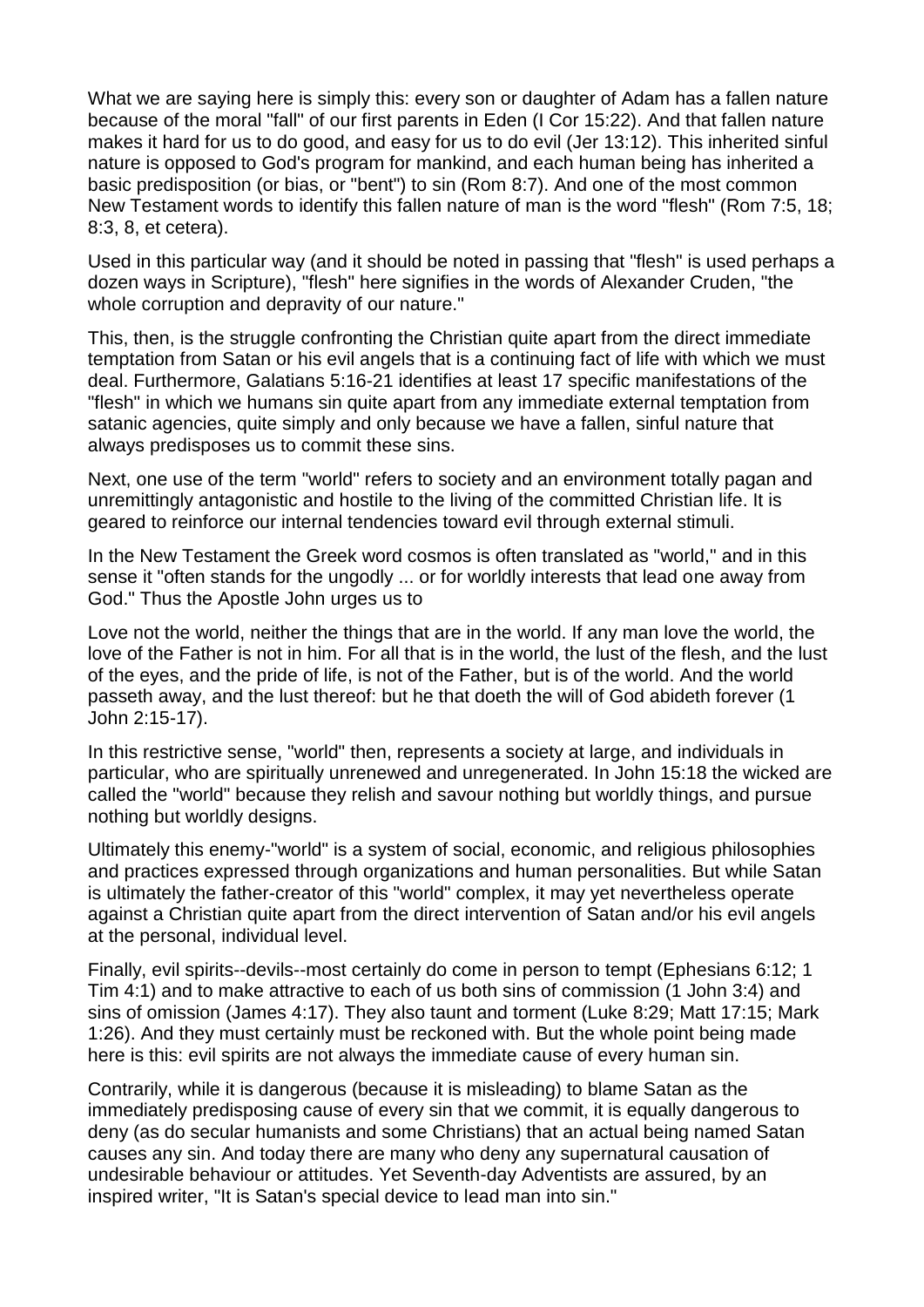#### **B. Harassment Versus Possession**

A second crucial distinction that the Christian will wish to make is in the area of situations where Satan and his evil angels are admittedly active. He will wish to differentiate between the external harassment of demons (which is the universal experience of us all) and Satanic possession or control (which is the experience of a comparatively much smaller group of human beings). (By the term "possession" we here wish to designate control of human neurology and physiology--the control of an individual's higher centres, central nervous system, individual organs of the body, et cetera).

Ellen White has written extensively upon the "Agency of Evil Spirits" and "The Power of Satan." In the latter presentation she makes a very useful and significant distinction between (a) Satan going "to the extent of his power to harass, tempt, and mislead God's people," on the one hand, and (b) situations in which individuals had "lost control of themselves, and Satan made them do that which they detested."

Referring to this latter species of spiritualistic phenomena, Mrs. White goes on to add: "It comes so direct from his satanic majesty, that he claims the right to control all who have to do with it, for they have ventured upon forbidden ground, and have forfeited the protection of their Maker."

Thus, "Satan holds them by his power, and is not willing to let them go free. He knows that they are surely his while he has them under his special control." Mrs. White concludes by describing in detail the only way out for such "possessed" souls.

Every one of us has, at one time or another, been "harassed, tempted, misled" by Satan. But certainly not every one of us has been "possessed"--that is, under the total control of Satan or his angels. For this reason, it is important that those who confront Satan and his angels in any kind of ministry of deliverance determine first (by earnest prayer and heart searching, subjectively, and a careful examination of the victim, objectively) whether the individual seemingly possessed is simply manifesting the symptoms of a natural illness (epilepsy, for example) which might be a form of mere harassment, or whether the individual is in fact subject to direct demonic control.

It would be unspeakably cruel (for at least three reasons) to suggest to an emotionally disturbed or sin-laden person, in the absence of clearly coercive evidence, that he/she were "possessed" when, in fact, such a person was not demon-controlled:

(1) It would only serve to make the suffering of a sensitive person more keen--end unnecessarily so. (2) It could, unintentionally, provide for an unstable person an excuse in evading personal responsibility and accountability for his/her actions and problems (not only thereby reinforcing deviant behaviour but also retarding the chance for recovery). (3) It might serve as a self-fulfilling prophecy, actually operating in the form of hypnotic suggestion, weakening the resistance of the individual and making him/her subsequently more susceptible to actual possession!

We recognize that often it may be difficult (if not impossible) to determine whether an individual is possessed, or merely the victim of demonic harassment. But the important thing to remember under all circumstances is that importunate prayer is always appropriate in all situations and at all times. "The effectual fervent prayer of a righteous man availeth much" (James 5:16). Indeed, only two verses earlier James asks,

Is any sick among you? Let him call for the elders of the church; and let them pray over him, anointing him with oil in the name of the Lord: and the prayer of faith shall save the sick, and the Lord shall raise him up; and if he have committed sins, they shall be forgiven him (verses 14, 15).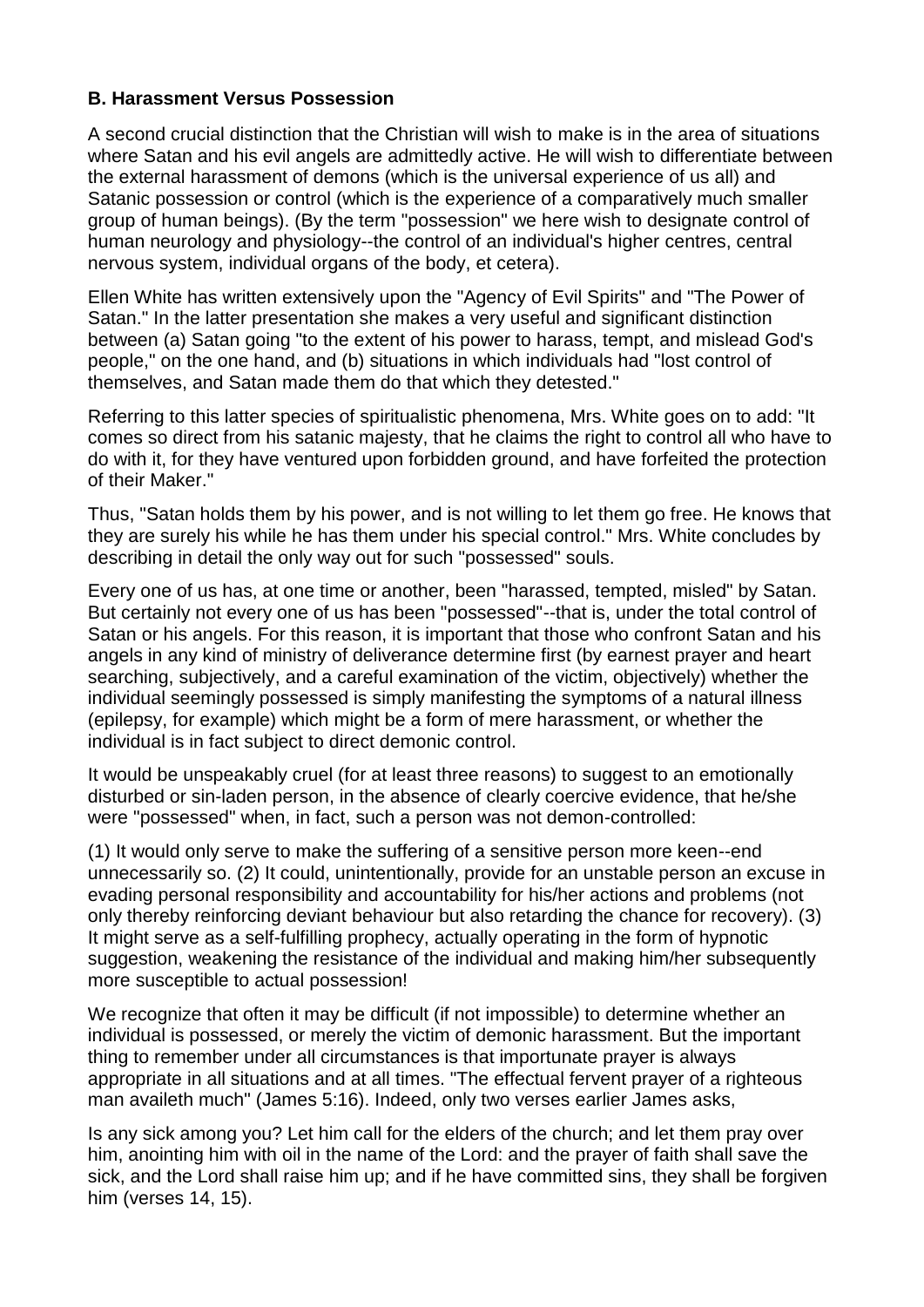There is a distinct danger that Christians may make an invalid dichotomy between the natural and the supernatural. God and Satan are interacting in all that goes on in the world, and with all of the processes that are operating therein. We must be sensitive to the operation of these powers and recognize that supernatural forces--both good and evil- frequently operate in many subtle, unnoticed ways, not merely in the spectacular.

More important, we do well to remember that any given experience or phenomenon is not necessarily supernatural or satanic. God often produces supernatural phenomena (miracles, for instance). Further, evil often expresses itself in very naturalistic ways. Much can be done for disturbed persons through professional therapy (as will be noted further, below). True religion, true psychiatry, and true psychology are not in opposition to each other.

#### **C. Natural Illness or Supernatural Possession?**

It follows, then, that a third and very necessary distinction needs to be made between "natural" mental illness on the one hand, and supernatural demon possession on the other (although we do recognize that sometimes natural mental illness may provide both the climate and occasion for Satan to work more directly).

Many sincere Christians, unfamiliar with human physiology, are greatly surprised to discover that certain of the more gross, abnormal, bizarre forms of behaviour often superficially associated with "possession" are often also present in certain kinds of mental illness in which demon possession does not to be a factor. We speak of such things as: foaming at the mouth; noisy, obscene, blasphemous utterances in unnatural, altered (and often guttural) vocal registers, or shrill, spine-chilling screams; falling into trancelike states; and violent bodily seizures in which the unfortunate victim may suddenly be thrown to the floor, or violently against walls or furniture. All of these symptoms, sometimes seen in genuine cases of demon possession, are also common responses of victims of various "natural" mental disorders. Thus the ignorance an individual concerning the nature and operation of nature's laws could (and often does) result in that person's seeking to explain these phenomena by means of the spirit world, and thus finding demons where none exist.

(Perhaps at this point it is also worth noting the contrary truth: Some individuals who are genuinely "possessed" may exhibit perfectly normal, natural behaviour--and thus are enabled to do Satan's bidding all the more effectively.)

We quickly grant that all mental (as well as physical) illness is a by-product of sin, and may be said, in the ultimate sense, to be caused by Satan. But a knowledge of certain forms of mental illness is extremely helpful, because apparently some mental illnesses are primarily caused by biochemical, environmental, genetic factors; abuses of alcohol and/or other drugs; and simply physical illness. (Again, in some instances, Satan may also become involved more directly.)

Unquestionably some mental illness is a genuine manifestation of direct demonic control of human neurology and physiology. But because there is no evidence that all mental illness involves demonic possession, it is crucially important that those who venture to grapple with the phenomenon of demon possession should, it possible, first have an intelligent awareness of the many and varied determinants of normal and abnormal perceptions, auditory and visual hallucinations, normal and anomalous physical sensations, speech mechanisms, emotional experiences, and thought processes before attempting to deliver a victim believed to be demon-possessed.

In actual practice, interestingly, there are comparatively few conclusive, tell-tale evidences of supernatural activity in cases where demon possession is suspected. Even the following four evidences may at times be suspect: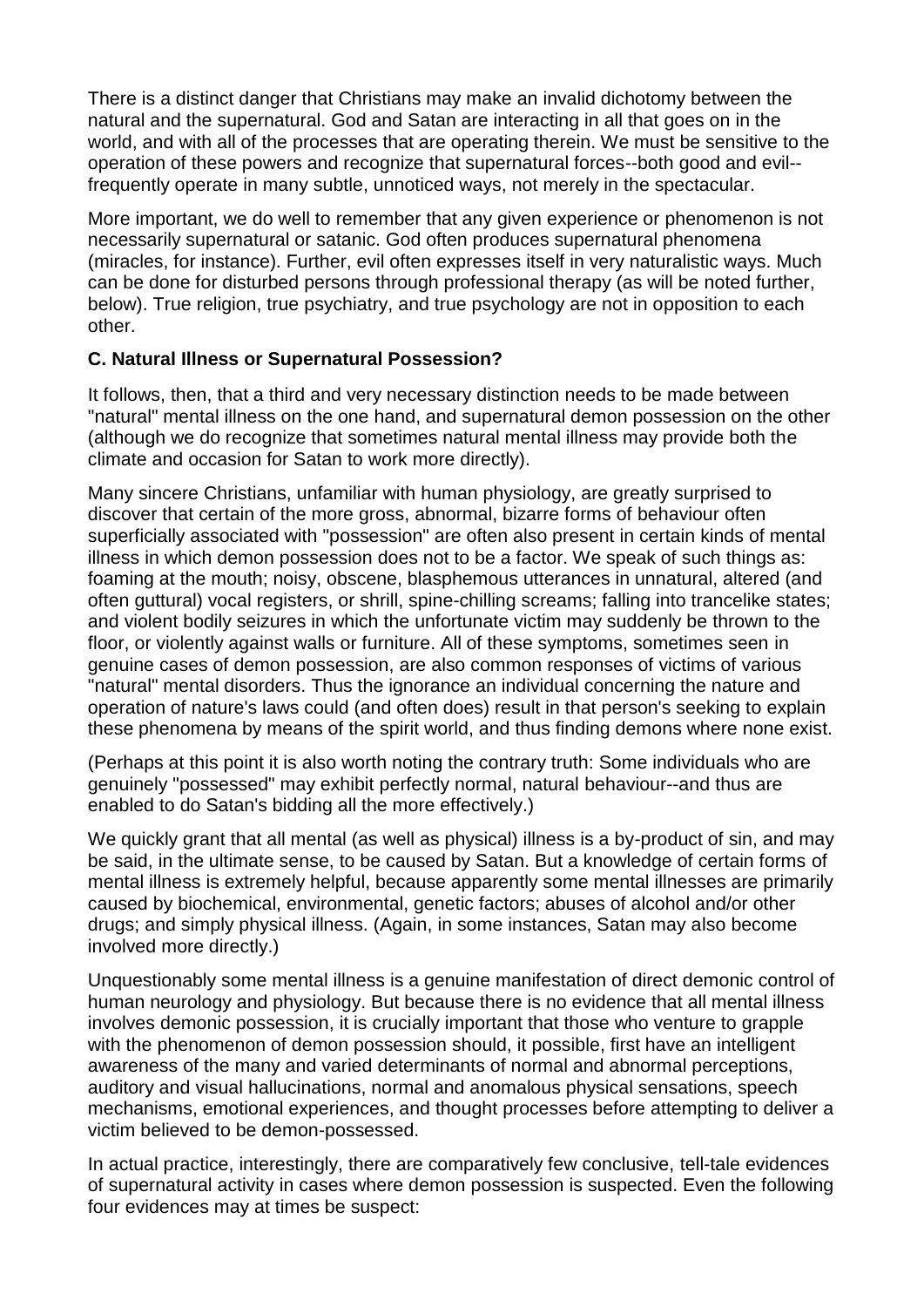1. Clairvoyance. The revealing of hidden secrets of private individuals, whether present or not (and often revelations of the secret sins of the one attempting deliverance ministry)- information probably not known by any other human being.

2. Levitation. The suspension of persons or objects in mid-air without any natural, physical support.

3. Apparition. The materializing of ephemeral, spiritualistic, ghost-like beings.

4. "Tongues-Speaking." The utterance of foreign languages without the individual's prior study of such languages. In the book of Acts the three instances of "speaking in tongues" are all manifestations of their speaking established contemporaneous languages foreign to the apostles and never studied by them beforehand. However, Satan can counterfeit this legitimate gift of the Holy Spirit, and probably the context of any given manifestation must aid in determining whether it is from God or from Satan. If, for example, the speaking of recognizable foreign languages never previously studied is found in a situation involving gross bodily contortions and other highly repulsive behavioural characteristics, the phenomenon probably is not of God, but of Satan.

If any of these four factors is present in any given phenomena, there may be a strong presumption in favour of the presence of demon possession.

There is a place, we feel, for ministry to the mentally ill by the trained Christian psychiatrist or psychologist. Ellen White once wrote despairingly of parents who took their children to fraudulent faith healers "instead of trusting in the power of the living God and the skill of well-qualified physicians." (One wonders if Ellen White were alive today if she would not broaden the category of "well-qualified physicians" to include psychiatrists and psychologists.)

Mrs. White also wrote, in 1908, to a husband and wife who were actively involved allegedly in casting out demons, and her inspired counsel is germane to this consideration.

In vision Mrs. White observed Mr. and Mrs. Ralph Mackin "making some sad mistakes" in their labour for Christ. In their personal study of the Scriptures and of Mrs. White's writings these Seventh-day Adventists had come to "wrong conclusions." She therefore sounded a warning concerning their present activities, for "the Lord's work would be greatly misunderstood if you should continue to labour as you have begun." As a consequence of their "false interpretation" of inspired writings, the Mackins apparently had sought to carry on what Ellen White described as a "strange work" which included efforts at exorcism of alleged demons. And she wrote them earnestly:

You have even supposed that power is given you to cast out devils. Through your influence over the human mind men and women are led to believe that they are possessed of devils, and that the Lord has appointed you as His agents for casting out these evil spirits.

This activity, she went on to warn them, will "endanger not only your own souls but the souls of many others," because the Mackins were using Scripture coupled with Mrs. White's writings "to vouch for the genuineness" of their messages and activities. In claiming their authority from Scripture and the Spirit of Prophecy writings, Mrs. White unequivocally declared to them, "You are deceived." She characterized their work as "incorrect,... inconsistent and fanatical," which as a consequence made "twentyfold harder" the work of the Seventh-day Adventist Church "in acquainting the people with the truths of the Third Angel's Message."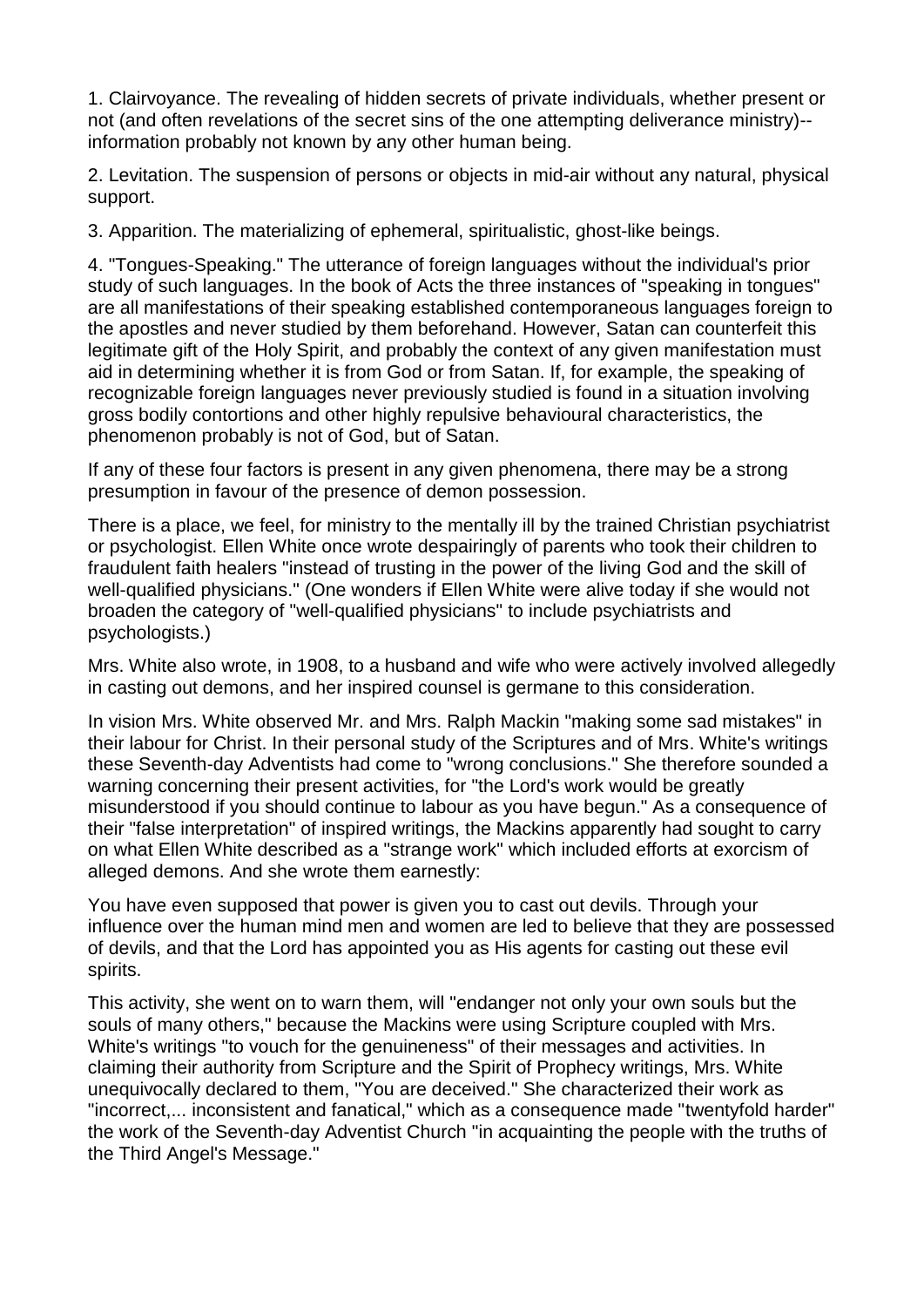And in a message to the churches in California, warning them of the "strange work" of the Mackins, Mrs. White declared unequivocally:

I was shown that it was not the Spirit of the Lord that was inspiring Brother and Sister L [the Mackins], but the same spirit of fanaticism that is ever seeking entrance into the remnant church. Their application of Scripture to their peculiar exercises is Scripture misapplied. The work of declaring persons possessed of the devil, and then praying with them and pretending to cast out the evil spirits, is fanaticism which will bring into disrepute any church which sanctions such work.

Even more to the point are these next solemn and impressive words of Mrs. White which perhaps have a special application to misguided souls attempting "deliverance ministry" as it is commonly perceived end practiced today: "We are none of us to seek to cast out devils, lest we ourselves be cast out."

What conclusions may reasonably be inferred from these two directives from one given heaven-inspired messages for the remnant church today?

1. Obviously not every person who appears to be demon possessed is in fact demon possessed.

2. Not every Christian who names the name of Christ is called upon by God to engage in the work of casting out evil spirits. (This point is interesting, if for no other reason than the fact that many who are engaged in contemporary "deliverance ministry" claim that this power to cast out demons is the God-given birthright of every Christian, whether minister or layman; and the failure to exercise it is a virtual denial of the Christian faith.)

3. While there are situations which may come to our attention in which it is appropriate, through importunate prayer, to cell upon divine aid to expel evil spirits, none should presumptuously go out of his/her way in seeking to confront these evil agencies, lest unwittingly they go in their own armour and be defeated by the devil. For even if one appears to succeed in casting out demons, it is entirely possible that the prince of evil will triumph at the last.

4. To attempt to cast out a demon when none, in fact, is present, is potentially harmful physically, emotionally, and spiritually, to both the "victim" and to the Christian leader, and renders a disservice to the cause of God which actually could retard its progress.

### **II**I. PROBLEMS IN "DELIVERANCE MINISTRY"

While recognizing the existence of genuine cases of demon-possession and the need of relief for the oppressed victims of Satan's control, the committee nevertheless felt unable to endorse "spiritual warfare and deliverance ministry" as it is presently being practiced in various circles (including some among Adventists).

There are problems with some of the philosophical underpinnings of the contemporary "deliverance ministry,'' and these have been examined to some extent in the previous section of this report. The committee also viewed with deep concern some of the practices characteristic of this specialized ministry which it deemed potentially harmful and even dangerous. To these we will now address ourselves.

### **A. Misuse of the Concept of "Priesthood of All Believers" and Importunate Prayer**

Central to the philosophy undergirding "spiritual warfare and deliverance ministry" as it is presently practiced in many places is the concept of the "priesthood of all believer;" and the corollary of importunate prayer.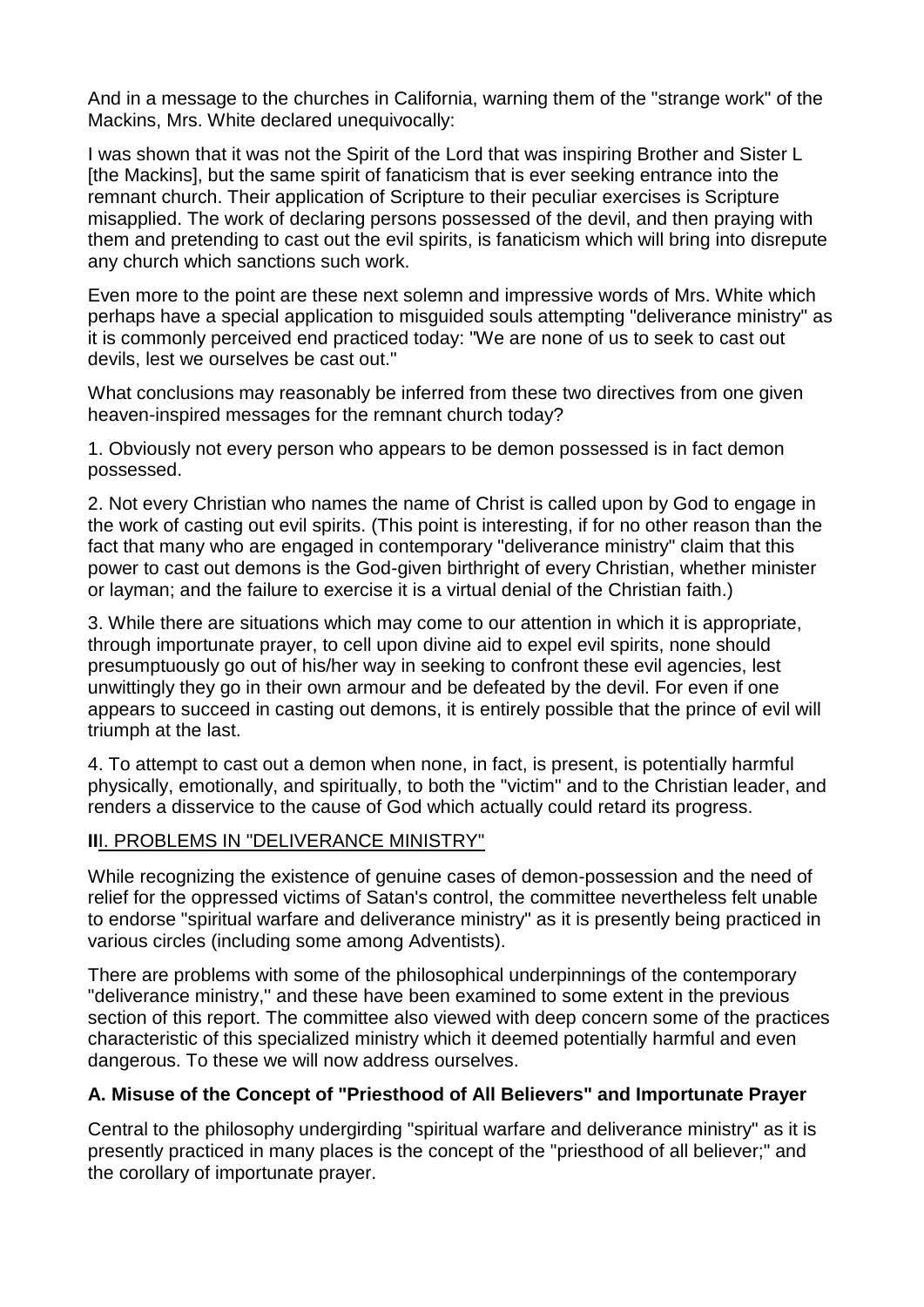The Seventh-day Adventist Encyclopedia defines the "priesthood of all believers" as "the concept that every person can approach God directly, without the services of an intermediary human priesthood" and identifies it, rightly, as "one of the fundamental principles of the Protestant Reformation." As such, "it is a logical corollary of belief in salvation by faith alone."

The concluding paragraph in this brief sketch significantly points out how Seventh-day Adventists, in contradistinction to other Protestants (particularly certain evangelicals) see the implications of the doctrine:

SDAs share with Protestants generally the concept of the priesthood of all believers. But whereas Luther, for instance, stressed the idea of the universal priesthood of man, SDAs emphasize the priesthood of Christ, to whom man may come directly.

Some Christians tend to amplify the doctrine of the priesthood of all believers somewhat as follows: the father is priest of his household. The believer is priest to the non-believer. As such, the believer may serve as a latter-day Levitical priest and take a man's "offering" (or the man himself) and present it to the Lord. Thus the "priest" thereby assumes the weight of responsibility for someone else's behaviour and his/her relationship to the Lord.

Adventists have perhaps seen the doctrine in slightly different terms. While some hold (perhaps borrowing an idea from Roman Catholicism) that a Christian may come to God only through the intermediation of a human priest, who brings the supplicant grace and salvation through the sacraments of the church, Adventists believe that the practicing Christian does not need a human priest (or Mary) in order to come directly before the throne of grace to present his/her needs directly to God through Jesus, our heavenly High Priest. We believe we certainly may pray for others with problems, but by so doing we do not become their priest; and in so doing we do not assume responsibility on their behalf.

Tied closely to one's view of the priesthood or all believers is one's view of the nature and purpose of "intercessory prayer." The "deliverance ministry" adherents see one of the main purposes of intercessory prayer as being a vehicle by means of which the individual Christian may "stand in the place of" the person afflicted (and even possessed) by Satan. Thus, as "priest," he stands as an intermediary between the victim and Christ.

As such, this viewpoint continues, this "priest" may confess (and/or reveal) the sins of another individual in the small prayer group gathered for "deliverance," he/she may claim promises or victories on behalf of the victim. And this "priest" may even take another's sin- or even demons--upon himself/herself, the better to free the victim and enable him/her to deal with them.

It is possibly because of this popular connotation of "intercessory prayer" that Ellen White herself appears seldom to employ the term (she does speak a great deal about the need and place for importunate prayer); and because of Ellen White's apparent reticence to employ the term, we will seldom use it here.

A cursory examination of the Comprehensive Index of the Writings of Ellen G. White will reveal that Mrs. White uttered numerous cautions concerning the confessing or revealing by one person of the mistakes and sins of another person, even in small prayer groups. She also had much to say about what were appropriate (and inappropriate) topics for public prayer, in contradistinction to private ("closet") prayer.

She had a great deal to say about the place, purpose, and function of the human will (everything, she declared, depended on the right exercise of it, by the individual himself/ herself) and she appears to be silent about the possibility or desirability of one person relating and confessing another's sins. We do not find in Scripture, or in Mrs. White's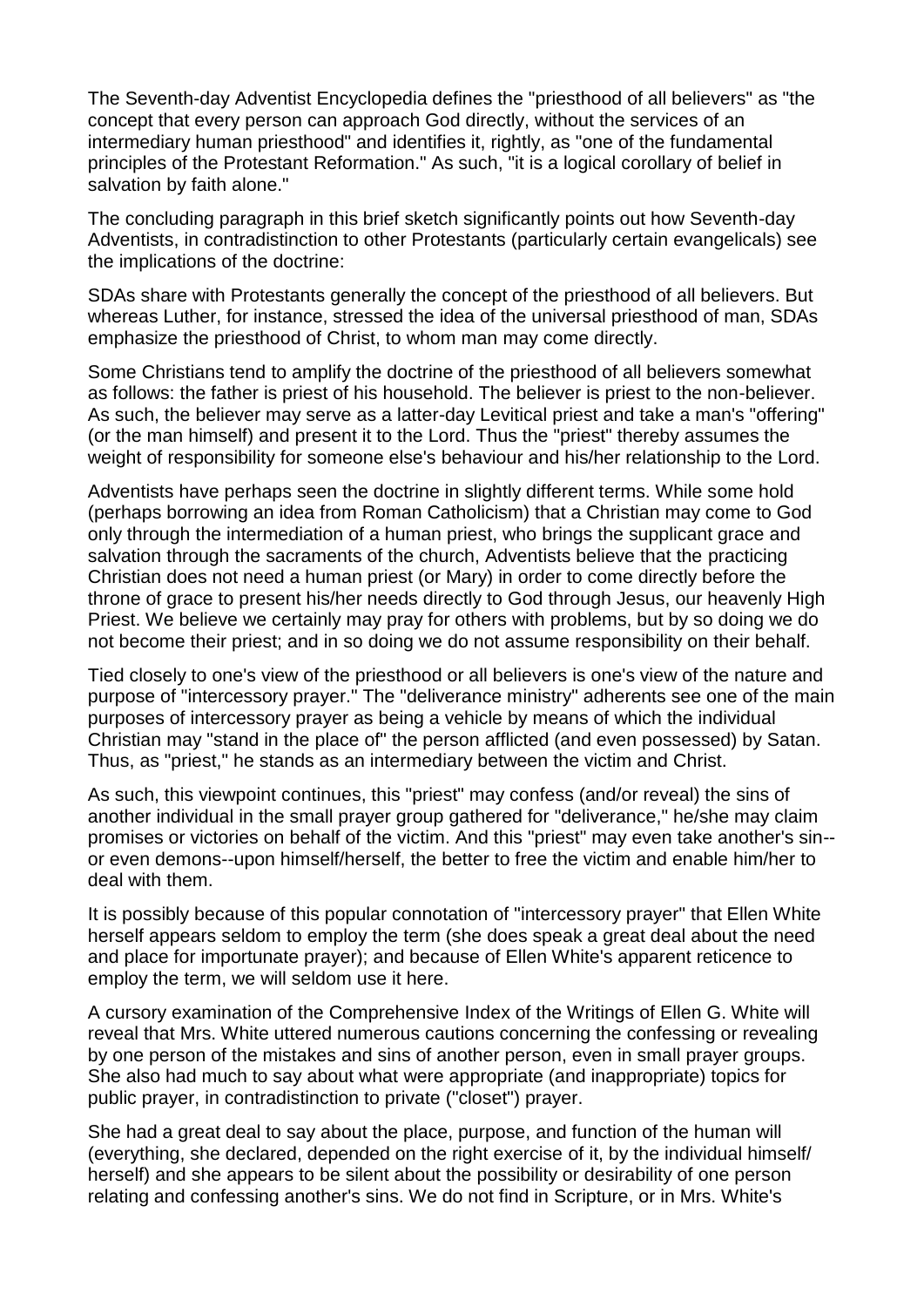writings the provision for one Christian to "stand in the place of'' someone else in the capacity of priest. Contrarily, we all have a crucified, risen, and soon-coming heavenly High Priest who directly intercedes for us all, the Man Christ Jesus. There is no provision for "standing in the place of" someone else for the purpose of identifying and casting out the demons alleged to inhabit the unfortunate victim. Nor is there provision for carrying the responsibility of the burden of long, constant, detailed prayers for others--either for those who are also praying for themselves or those who will not (or cannot) pray. And there is no indication that the prayers of such a "priest" are more efficacious than an individual's prayers for himself.

One's basic view of the "priesthood of all believers" and of "intercessory prayer" will certainly have a bearing upon one's attitude toward some of the activities prominent in "spiritual warfare and deliverance ministry."

### **B. Dialogue With the Devil**

Probably the chief characteristic running as a common thread through almost all variations of contemporary "deliverance ministry" is the predilection of entering into dialogue with the spirits in which the demons are asked to identify themselves, indicate the days, months, or years of their "possession," and answer other questions of a similar nature, before being dispossessed of their prey in the name of Jesus Christ.

This practice, to which we are strongly opposed, is felt to be not only inimical to a strong and growing Christian experience, but entirely unnecessary as well.

Proponents defend this approach on the precedent found in Scripture in the narrative of Christ's healing of the two demoniacs of Gadara (see Mark 5:6-13 and Luke 8:28-33), in which Christ demanded of the evil spirits that they identify themselves.

We feel that this is insufficient ground for basing a practice, for the following reasons:

1. There is only one such instance recorded in Scripture. This custom of directly addressing the demons was not the general practice of Christ, or yet of the apostles.

2. In the one instance on record Jesus did not initiate the conversation (yet, in contemporary "deliverance ministry," the initiative is invariably taken by the human "deliverer"). Instead, Jesus waited for the demons to take the initiative,

3. Even so, Jesus did not ask them to identify themselves until after He had authoritatively demanded that they depart.

4. And, most damaging of all to the case of modern exorcists, after ascertaining that there was more than one demon inhabiting these afflicted men ("Our name is Legion"), Jesus did not (a) ask them their names individually, or (b) cast them out sequentially, one by one, as is the practice of those who would perform this task today in His name, or (c) take hours to get rid of them.

We would, furthermore, offer five additional reasons for avoiding the practice of addressing demons directly:

1. This kind of addressing of evil spirits seems to some perilously close to, if not actually within the realm of, two-way communication between the spirit world and humanity which is strictly prohibited and condemned in Scripture. (In Bible times it brought forth upon the practitioners the sentence of death. This is how God--"who changes not"--views communication with the spirit world.)

2. Dialogue with the spirits generally tends toward protracted efforts at casting out the demons, with consequent emotional and physical exhaustion for all concerned. These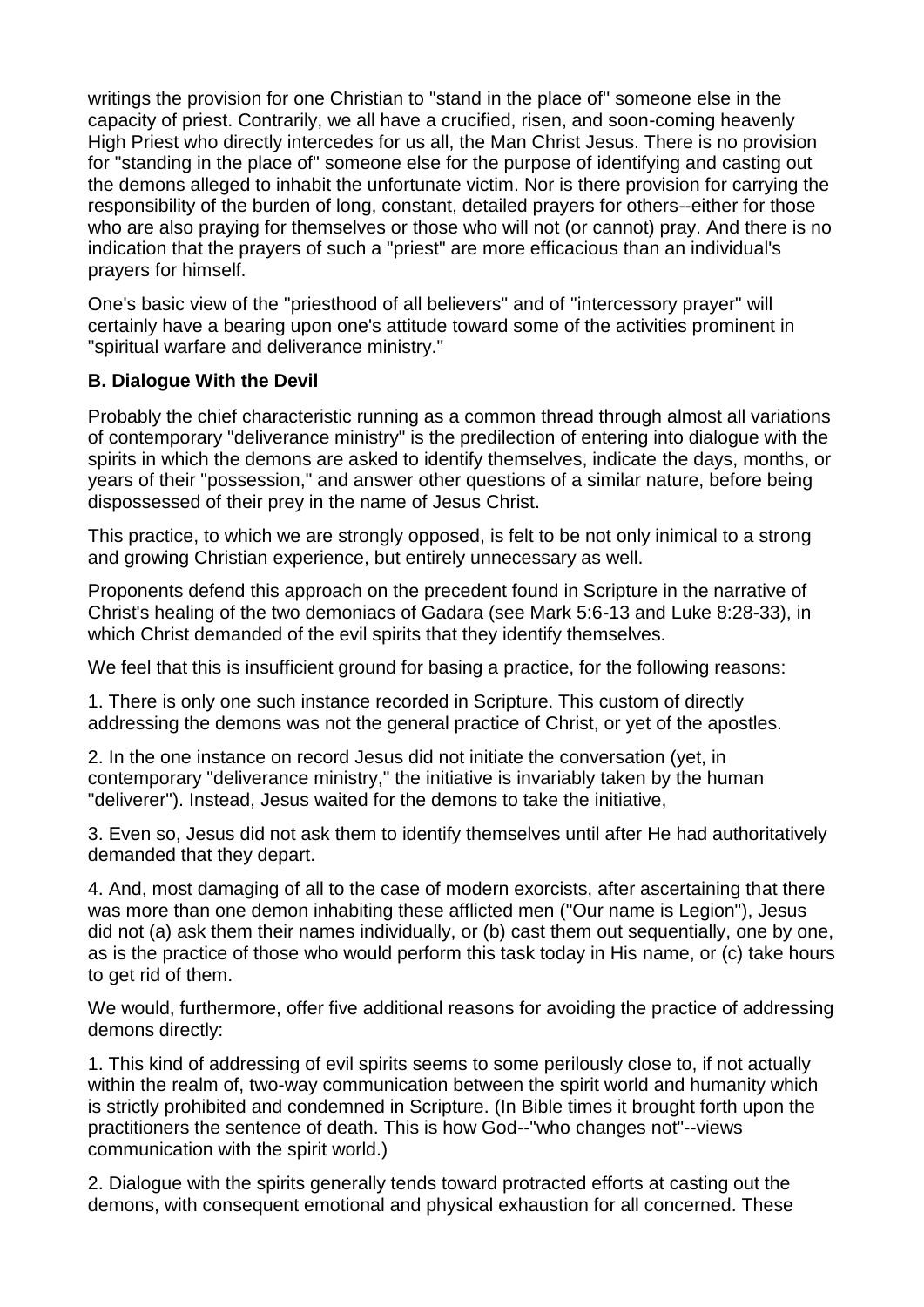humanitarian concerns alone justify the abandonment of the practice of demanding of the demons that they identify themselves.

3. The devils are notorious liars (it was, after all, their master who invented the lie). And their word, therefore, is simply not trustworthy. It is entirely possible, for instance, that in a genuine case of demon-possession one demon might well simulate a number of different "voices" and offer differing identities, thus pretending to be a whole galaxy of spirits, thus making a mockery of the whole situation by pretending to go and yet "returning."

4. It is immoral to give the demon any more authority over the vocal chords of the afflicted. Hasn't the victim suffered long enough already',

5. Lastly, it tends to identify the Seventh-day Adventist Church with cultic practices.

Ellen White said it best: "Our only surety is in giving no place to the devil.... It is unsafe to enter into controversy or to parley with him."

An interesting variation on "dialoguing" is becoming increasingly popular in certain "deliverance" circles: instead of dialoguing with the devil, those in prayer "dialogue with the Holy Spirit," and ask Him to reveal the nature of the sins of the afflicted which need to be confessed, and the identity of the individual demons which need to be summoned forth.

While we have had no doubt but that such prayers would find an "answer," we are perplexed to know how effectively to validate such responses, because the unholy spirit-- Satan--the author and father of all deception, can inject himself insidiously and unobtrusively.

A subculture spawned by "deliverance" ministry is a school of "divine guidance" which is growing in popularity. Based largely on the work of Joy Dawson, one Adventist version offers twelve "Ways in Which God Speaks" to us. The first four are entirely subjective; number five in the list is the Word of God. Yet Ellen White, in discussing the same subject (in which she offers three ways), lists the Word of God first, because all subjective methods must be validated by the objective Word.

This school of thought goes on to allege that in the last days everyone will receive the Holy Spirit in the identical manner that Ellen White did (1 Corinthians to the contrary notwithstanding), and being able to dialogue with the Holy Spirit is just one of the benefits of this new, special relationship.

Possessors of this "gift" have an unshakable assurance that they are right and all others who disagree--or even doubt--are wrong. And those skeptics who do not whole-heartedly support are automatically dismissed out of hand as being possessed by a spirit of unbelief. Such an one might even be startled to have a conversation with the exorcist interrupted by the individual offering a short (and seemingly sanctimonious) prayer, right there: 'Lord, in Your name I cast out the demon of unbelief in this person."

"Dialoguing with the Holy Spirit" is as potentially dangerous to those who practice this perverted form as dialoguing with evil spirits.

### **C. Commanding Demons or Supplicating Christ?**

Another characteristic of deliverance sessions, as commonly carried out, is direct confrontation of the demon by demanding--always in Christ's name, of course--that the demons depart.

The example of Christ is sometimes cited as precedent ("Jesus...rebuked the foul spirit, saying unto him, Thou dumb and deaf spirit, I charge thee, come out of him, and enter no more into him" [Mark 9:25]), and the further example of Paul is used to buttress the case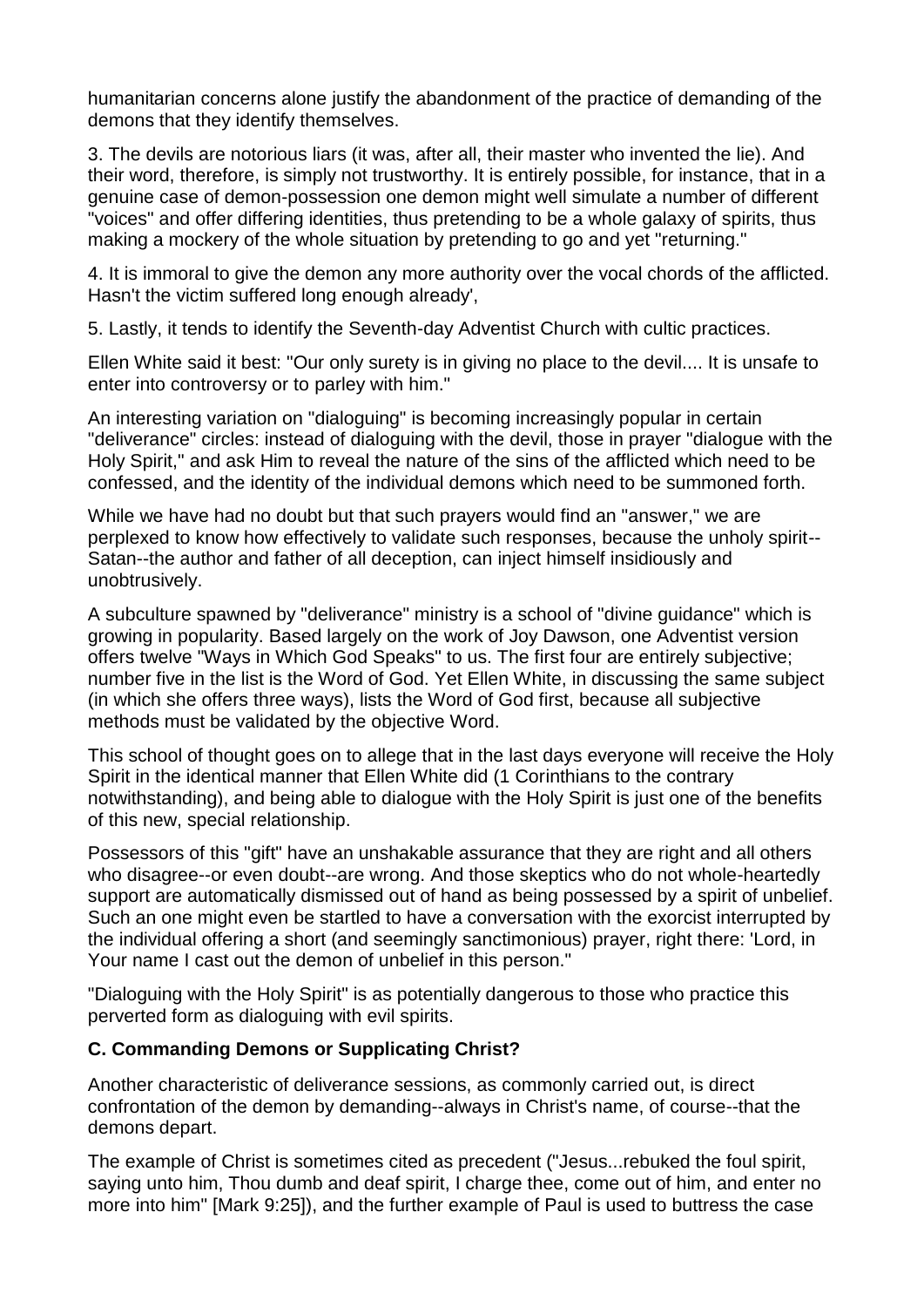("Paul, being grieved, turned and said to the spirit, I command thee in the name of Jesus Christ to come out of her" [Acts 16:18]). These examples are valid and must not be ignored.

It has been suggested, however, that in both of the above instances the demon took the initiative, himself initiating the confrontation. Because in other contexts the example offered in Scripture is, rather, that of the Christian believer's appealing to Christ to cast out the demon, instead of addressing the demon directly.

In the past God used "divers manners" to communicate with humanity (see Hebrews 1:1); and there is also evidence in Scripture that He used "divers manners" in communicating with demons.

In Jude 9 we find Christ (here called Michael, the archangel) "contending with the devil" who disputed His intention to resurrect Moses from his lonely grave atop Mount Nebo. Satan claimed Moses as his own, for he had come under the dominion of Satan and was therefore his lawful prey. Further, Jesus had not yet come to pay the penalty-price for sin. Nevertheless, Jesus assumed responsibility for salvation and eternal life on Moses' behalf. Yet even here, Christ "durst not bring against him [Satan] a railing accusation," but instead said, "The Lord rebuke thee."

In Zechariah 3:1, 2, we find Joshua, the high priest, standing before the angel of the Lord, while Satan was standing there "at his right hand to resist him." Instead of rebuking the devil directly, Joshua allowed the \*Lord\* to handle the matter, "and the \*Lord\* said unto Satan, `the Lord rebuke thee, 0 Satan; even the Lord that hath chosen Jerusalem rebuke thee; is not this a brand plucked out of the fire?' ".

Direct confrontation, and direct address to the "possessing" demon, sometimes is not only undesirable but also pragmatically unproductive. Mark I. Bubeck, a leading exponent of "deliverance ministry," tells of his surprising discovery when, in the mid-1970s, he endeavored to bring freedom from demonic powers to a young man on the brink of destruction.

Through the young man's faculties, Bubeck says,

I was in direct confrontation with a snarling, cruel, crude, vulgar demon that had taken the same name as this young man's last name. This wicked power was very talkative. He constantly threatened and insulted me, the young man, and another person who was working with me in the confrontation. After taking back ground he was claiming against the young man, I kept commanding him to leave and go where the Lord Jesus Christ would send him. He was very obstinate in refusing to go. I kept quoting the truth of God against him, but even though he was weakening, he still refused to go. We were all near the point of physical exhaustion when finally I quoted the promise of our Lord, "Where two or three are gathered together in My name, there am I in the midst of them." (Matt 18:20)

After quoting this verse, I said, "This is the very truth of God. The Lord Jesus Christ is here. Dear Saviour, this wicked spirit is insulting You, and he's insulting us, Your servants. I ask You now in Your presence here to put Your holy hand against him and send him where You want him to go." Almost immediately, a great cry came out of the young man's mouth, and he was immediately delivered from that destroying power.

Apparently Mr. Bubeck misread the entire situation, for he had already been "quoting the truth of God" repeatedly, but the spirit "still refused to go." More important, however, is the approach that did work--instantly. For when Mr. Bubeck ceased directly commanding the demon to leave, and commenced to ask the Lord Jesus go take charge and Himself dismiss the demon, then and only then did the demon depart.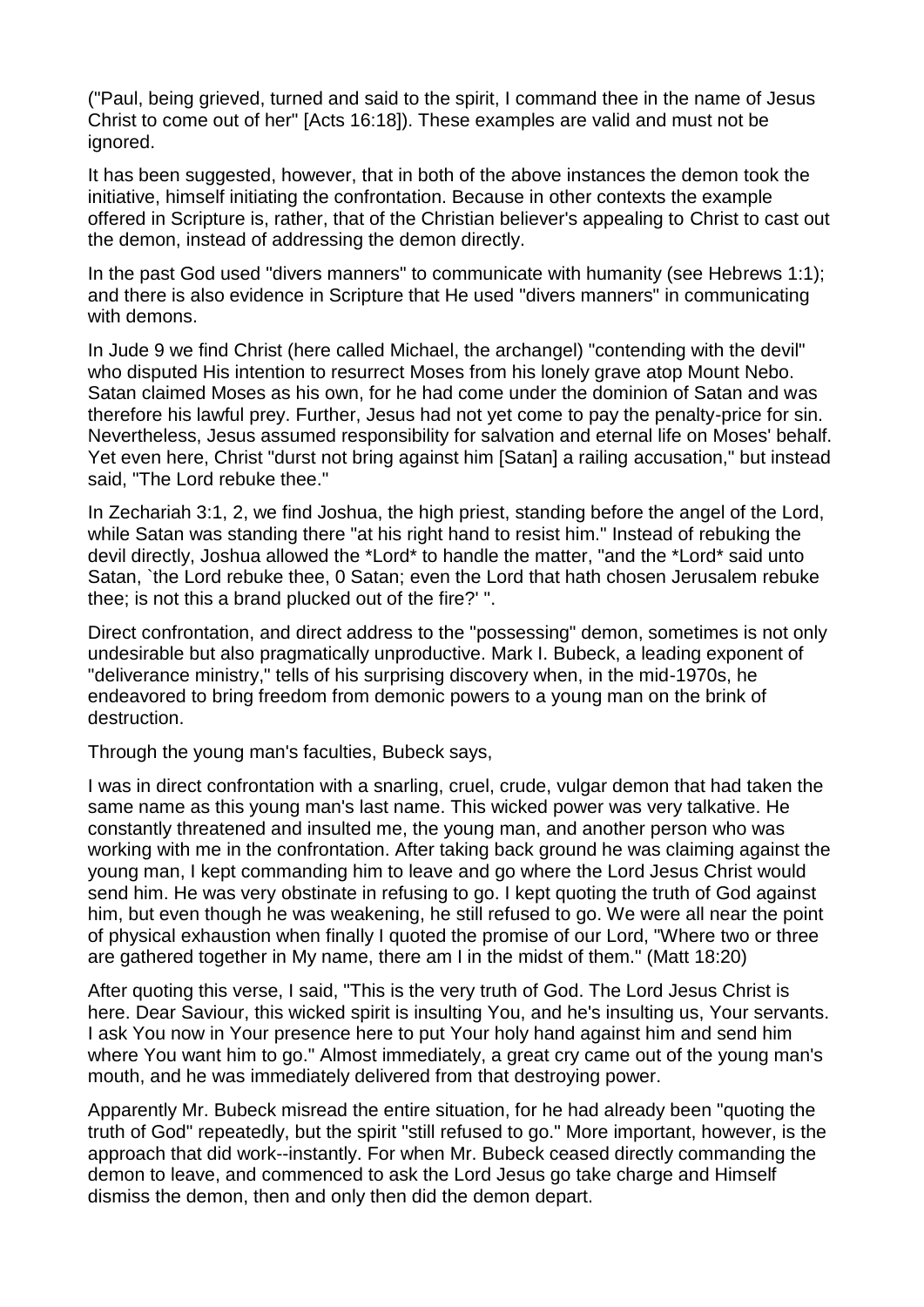In one instance of deliverance, Jesus told His disciples, "This kind goeth not out by prayer and fasting" (Matt 17:21, emphasis supplied). In other instances "this kind goeth not out" when commanded to depart--even in the name of Christ--by the servant of the Lord, but only when Christ is addressed directly and is asked to perform the task personally!

How much better, then, in the presence of demons--especially in instances where they have not initiated the confrontation--for the leader to address Christ rather than the demons, and allow Him to do the job He is eminently qualified to perform.

# **D. A Ritualized Liturgy**

Another objectionable feature of the conventional "deliverance" service is the growing tendency to develop a highly ritualized approach in which the preparatory steps are outlined with the victim in advance. During this "briefing" session the "deliverer" speaks in language highly suggestible and in an authoritative manner which bears an extremely close similarity with instructions given by a hypnotist to a client while he is yet conscious.

One writer in the growing body of "spiritual warfare and deliverance ministry" literature describes the preparatory service as follows. The leader first prays for guidance, discernment, and protection by the blood of Jesus. He then addresses the "client":

Now, C, there are three things you do not have to do. You don't have to hurt yourself, you do not have to hurt either one of us, and you do not have to break or damage anything in the room. You may feel like coughing or screaming. Do that if you feel like it. Coughing or screaming doesn't cast out the demon--only the Holy Spirit can do that. But if you feel like coughing or screaming, and you don't, you may be holding the demon inside. The demons will put many strange things in your mind, like you're going insane, that this is all a fake, that this is all psychological, that you're going to wind up without a personality, or that other people are going to hear about it. Don't worry, all of these are only old tricks. None of them are true. Okay, now relax. Don't initiate any thoughts.

No such "preparations" as these are described in Scripture! On the other hand, most victims of demonic control appear to be highly suggestible, and the form of address by the leader of a "deliverance" session could take the form of hypnotic suggestion, with him in effect making a self-fulfilling prophecy by the instructions he chooses to give.

# **E. Aiding and Abetting the Enemy**

Acknowledging that at times it is difficult to tell whether an harassed individual is or is not demon-possessed, practitioners of "deliverance ministry" often nevertheless proceed with their ministrations on the ground that "if in doubt, try it, since there will be no harm done if the diagnosis of demon-possession was found to be in error."

But this lingering suggestion in the mind of the victim that he or she might be demonpossessed (even though nothing by way of proof subsequently showed up) may work untold havoc in treating such a victim, and there is often an even greater danger from such unconscionable experimentation.

"Deliverance" sessions often last several hours (all-night sessions are not uncommon), and the experience is generally exhausting and emotionally gruelling for all concerned. The net effect is to leave the patient in a state of extreme emotional fatigue. At such times the inhibitory neural pathways are often incapable of functioning normally, while the excitatory pathways are discharging their impulses readily.

This means that the patient's power to resist, to control the thoughts, is wiped out. (The effects are identical to those produced by the brain-washing tactics of certain well-known religious cults.) This generally accepted psychological fact, coupled with the insights to be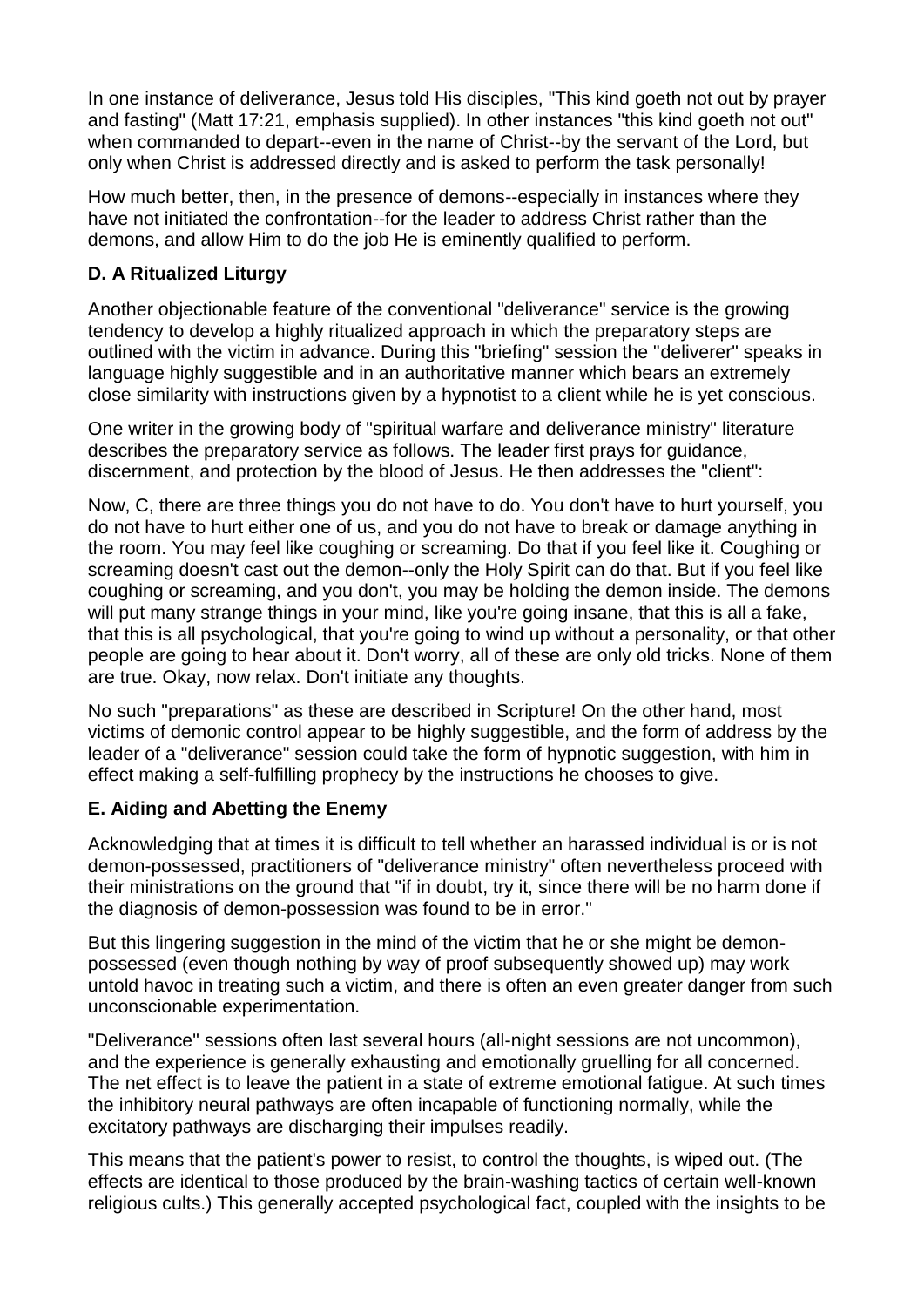gained from inspired writings concerning the wiles of Satan, ought to warn us that Satan can--and does--take advantage of this fatigued condition to make his suggestions that will be acted upon without resistance by the fatigued victim. He may even make his hypnotic suggestion for a later performance, after the deliverance session is over, one possible explanation for the fact that a large number of individuals who have been the subject of a "deliverance" session later exhibited recurring problems. This is almost guaranteed by the nature of such exhausting efforts at exorcism.

Fatigue for the victim is not the only by-product of unduly prolonged "deliverance" sessions. Christians who participate in long prayer vigils may experience a delayedexhaustion syndrome. For a month or two the individual may exhibit a "high," seeming to abound in physical vitality, seeming to be able to defy the normal needs of the body for rest and sleep by late-night or all-night prayer vigils. Their "freshness'' the next day seems coercive clinical evidence to them that the Lord was really working on their behalf, as well as for the afflicted. They even cite, by way of justification, how Christ spent all night in prayer, and came forth inexplicably refreshed the next day, ready to resume ministering to men and fighting the devil. So there would be great praising of the Lord after such experiences.

Nevertheless, the net effect seems to be that the body was depleting its reservoir of lifeforce, its energies were being bankrupted (Ellen White's concern expressed at one point for Dr. John Harvey Kellogg's health because he was "living two years in one, and I utter my protest against this" seems somehow relevant here).

And after two, three, or four months, acute aging commences to set in. There is a "bottoming out," and cumulative exhaustion then takes its toll in a devastating manner. The physical deterioration is evident to all who behold it. And the law of physics ("to every action there is an equal and opposite reaction") and the law of scripture ("Be not deceived; God is not mocked; for whatsoever a man soweth, that shall he also reap" (Gal 6:7]) is proven correct again.

### **F. Oppression vs. Possession**

A final area of concern which we have in "deliverance ministry" as it is presently practiced in many circles is the tendency of its proponents to equate "oppression" with "possession.'"

The word "oppression" (and related forms of the word) is almost entirely an Old Testament word. It is used only twice in the New Testament. In Acts 7:24 Stephen, in his defense, refers to the experience of Moses in slaying an Egyptian who had "oppressed" an Israelite. The other instance is of particular interest as we consider "spiritual warfare and deliverance ministry": In Acts 10:38 Peter tells "how God anointed Jesus of Nazareth with the Holy Ghost and with power: who went about doing good, and healing all that were oppressed of the devil; for God was with him."

That human beings are "oppressed" by the devil is certainly biblical. That such "oppression" is to be equated with "possession" by a demon is equally unbiblical, for in Isaiah 53:7 we are told that Jesus was "oppressed, and he was afflicted, yet he opened not his mouth." Jesus was oppressed, but Jesus certainly was never demon-possessed.

The Bible appears to use the word "oppressed" to describe an acute form of temptation, not possession by an evil spirit. And Christians who are thus "oppressed" by Satan or his evil angels do not need to call an exorcist to come and cast out a demon, for none is there.

As we have already noted, "control" is the unique characteristic of "possession"; how encouraging, then, is this assurance from heaven, "Satan cannot control minds unless they are yielding to his control." If you are a genuine member of the kingdom of God,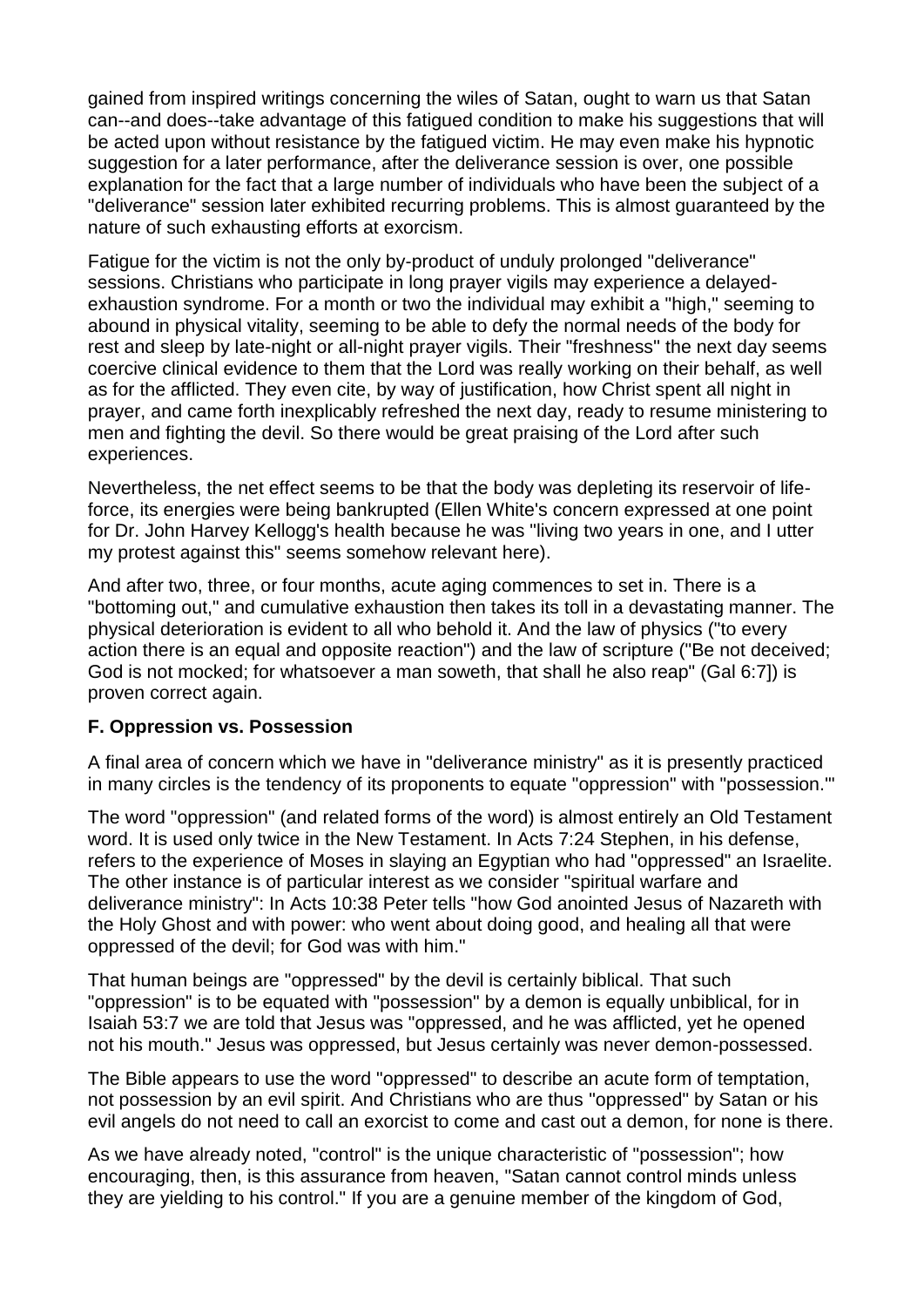Satan cannot control you, though he certainly may oppress (severely tempt) you, even as he did our Lord Jesus Christ.

How one gains power over oppression/harassment/temptation is the subject of the following section.

#### IV. Prayer for the Afflicted

With this kind of "deliverance services" in extreme doubt, is there no hope for victims of genuine demon-possession today? The committee, while unanimously recommending against certain procedures described in the preceding section, yet feels that the Lord's commission, "Cast out devils" (Matt 10:8), was given to meet the real situations that do confront God's people. The methods used, however, will be in contradistinction to the highly ritualized and sensationalized drama of the "deliverance session" which appears to borrow (however unconsciously) substantially from ancient pagan cults of Mesopotamia. There is, indeed and in fact, hope for genuine deliverance.

### **A. Hope in the Face of Hopelessness**

"If thou canst do anything, have compassion on us, and help us," the father of a demonpossessed lad once appealed to Jesus (Mark 9:22). Jesus' immediate response was, "If thou canst believe, all things are possible to him that believeth" (verse 23). Matthew quotes the Master, in the same incident but now talking privately with the nine disciples who had been defeated in their attempts to cast out this demon earlier, "If ye have faith as a grain of mustard seed,... nothing shall be impossible unto you" (Matt 17:20).

In the face of increasing activity of a supernatural nature emanating from the prince of darkness, Christians in general and Seventh-day Adventists in particular may face this distressing phenomenon with optimistic courage and confidence.

While the Scriptures clearly teach that these malevolent spirits are banded together in an organized power structure for the express purpose of subverting and destroying God's created works, and especially mankind, those same scriptures declare the unwillingness of our God "that any should perish" (2 Peter 3:9).

In "every time of need" Christians are invited--indeed, commanded--by a loving Father in heaven to "come boldly unto the throne of grace, that we may obtain mercy, and find grace to help" (Heb 4:16).

Standing by the right hand of that throne (Acts 7:56) is an Intercessor who has never lied (Num 23:19); and His continual declaration is that "him that cometh to me I will in no wise cast out" (John 6:37). He further adds:

And I will give unto them eternal life; and they shall never perish, neither shall any man pluck them out of my hand. My Father, which gave them me, is greater than all; and no man is able to pluck them out of my Father's hand (John 10:28, 29).

Indeed, the "good news" of the gospel of Jesus Christ is that by one decisive blow at Calvary, God, by the death of His Son, effectively broke the power of Christ's mortal enemy, Satan.

Forasmuch then as the children are partakers of flesh and blood, He [Christ] also himself likewise took part of the same; that through death he might destroy him that had the power of death, that is, the devil; and deliver them who through fear of death were all their lifetime subject to bondage (Heb 2:14, 15).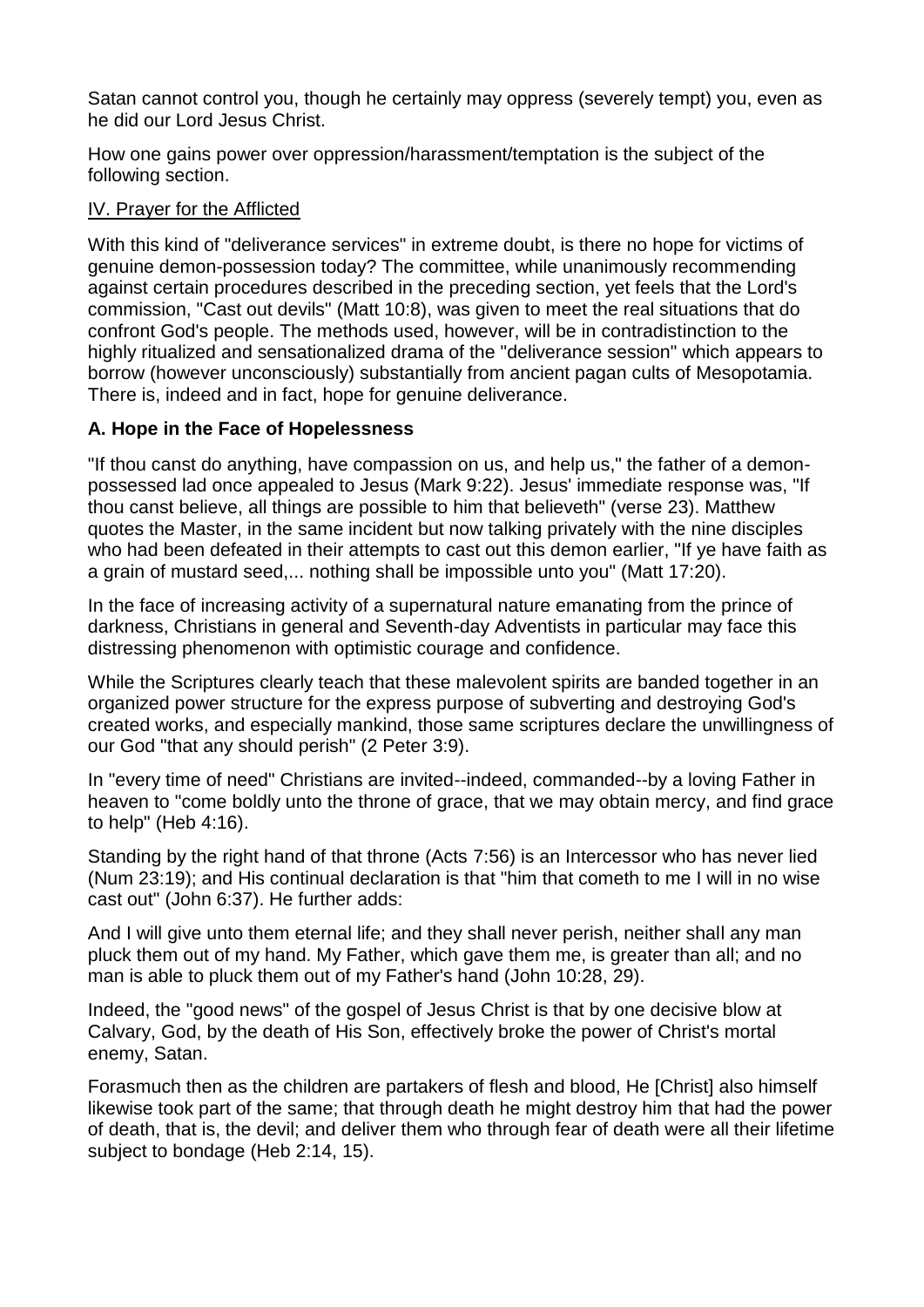The essence of the gospel that God now bids His servants declare is the proclamation of individual Christian liberty from the bondage of sin and Satan, here and now, through a bestowal of unmerited eternal life through Jesus Christ our Lord.

And this is the record, that God hath given us eternal life, this Life is in his Son. He that hath the Son of God hath life; and he that hath not the Son of God hath not life (1 John 5:11, 12).

And ye shall know the truth, and the truth shall make you free...If the Son therefore shall make you free, ye shall be free indeed (John 8:32, 36).

While Christ lived among men on this earth He utterly defeated every demon He every confronted; and, furthermore, He gave His disciples the power to confront and cast out demonic spirits from human beings who were thus oppressed: "Heal the sick, cleanse the lepers, raise the dead, cast out devils: freely ye have received, freely give" (Matt 10:8).

In New Testament times, as we have already noted, the phenomenon of demon possession was a stark fact of existence:

Satanic agencies were incorporated with men. The bodies of human beings, made for the dwelling place of God, had become the habitation of demons. The senses, the nerves, the passions, the organs of men, were worked by supernatural agencies in the indulgence of the vilest lust. The very stamp of demons was impressed upon the countenances of men. Human faces reflected the expression of the legions of evil with which they were possessed.

Christ did something about it; and the same author, elsewhere, adds that today "God's messengers are commissioned to take up the very work that Christ did while on this earth. They are to give themselves to every ministry that He carried on."

We would add only, at this point, that our work today is not the conducting of rituals and ceremonies so common among those of the "deliverance ministry" persuasion which bear a striking resemblance to similar rites in the very heart of paganism in Old Testament times. Indeed, with Paul, "I show you a more excellent way" (1 Cor 12:31).

It is neither God's intention nor His plan that the people created in His own likeness should be the plaything of Satan. In love, and by a divine initiative, our heavenly Father has in mercy provided "the weapons of our warfare." They are "not worldly"--human or naturalistic, and certainly not of pagan origin--but they are indeed "mighty through God to the pulling down of strongholds" (2 Cor 10:4; see also Eph 6:10-18).

Therefore, the individual Christian need not falter, much less fail, if confronted by supernatural demonic forces (Eph 4:13). Rather, he/she may fight victoriously "the good fight of faith" (1 Tim 6:12), in God's strength (Phil 4:13), and then come off from that battle "in all these things ... more than conquerors through Him that loved us" (Rom 8:37).

This is the birthright of every "born-again" Christian child of God.

#### **B. The Christian's Preparation**

There are times when the Christian layperson or minister is confronted by evil spirits harassing or possessing those for whom Christ died. He/she must sense the necessity of proper and complete spiritual preparation to meet the situation. The need of such preparation is highlighted by the experience of the nine disciples of Jesus who attempted- unsuccessfully--to cast out a demon possessing a young man brought to them one day.

Jesus, Peter, James, and John were on the mount of transfiguration when the distraught father came with his demon-possessed son looking for the Lord down in the valley. Upon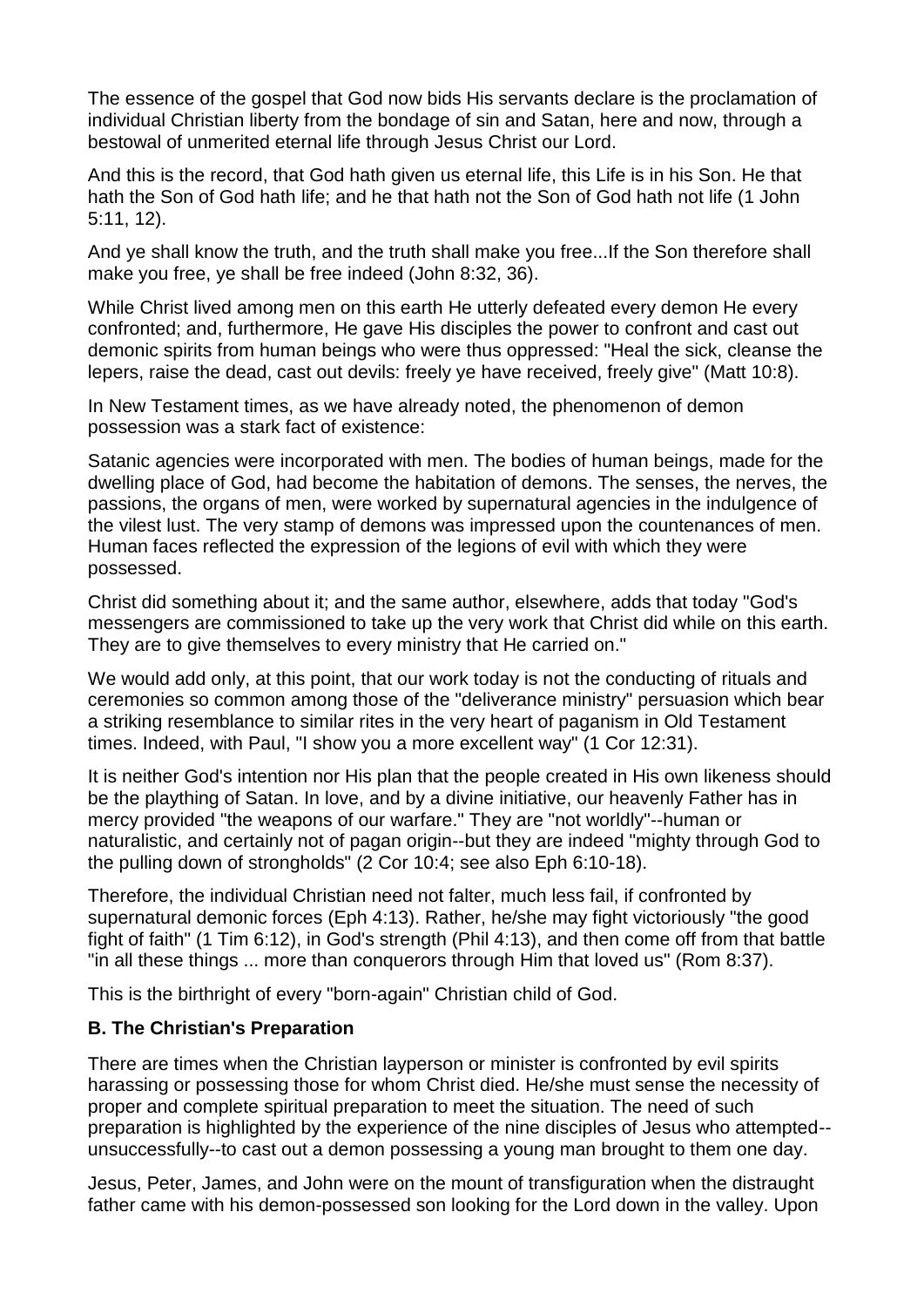learning of his quest, the remaining nine disciples may well have assured the man that he need not await the indefinite return of Jesus. They themselves were eminently capable of dealing with perplexing situations such as these (see Matt 17: 14-21; Mark 9:14-29).

Now, prior to this the Twelve had been given power over unclean spirits (Matt 10:8). And still later the Seventy would experience so great success in their ministry in freeing Satan's captives that in returning to Jesus they came with great rejoicing because "the devils are subject to us through thy name" (Luke 10:17-20). Yet, strangely, upon this singular occasion, these nine men all tasted the bitter fruit of total defeat. And they privately besought Jesus to explain the cause of this humiliating failure.

Jesus' immediate response revealed a serious deficiency: They lacked "mustard- seed" faith. And to correct the situation they needed to engage in prayer and fasting--for themselves (Matt 17:20, 21).

In her inspired commentary on this passage Ellen White identifies the various causes of this celebrated failure as (1) an "unbelief" that "shut them out from deeper sympathy with Christ," (2) the "carelessness with which they regarded the sacred work committed to them," and (3) dwelling in "a state of darkness" in which they mulled over their "discouragements" (Jesus had pointed to His impending death) and their "personal grievances" (jealousy toward the three favoured disciples who alone were invited to join Jesus on the mount).

Now, in order to succeed in their conquest of the kingdom of darkness, Mrs. White continues, these nine disciples needed: (1) to have their faith "strengthened by fervent prayer and fasting, and humiliation of heart;" (2) they must be "emptied of self"; and (3) they must "be filled with the Spirit and power of God." Then they must come to God with earnest and fervent supplication in faith.

Earnest, persevering supplication to God in faith--faith that leads to entire dependence upon God, and unreserved consecration to His work--can alone avail to bring men the Holy Spirit's aid in the battle against principalities and powers, the rulers of the darkness of this world, and wicked spirits in high places.

Indeed, "if you have faith like this, you will lay hold upon God's word, and upon all the helpful agencies He has appointed. Thus your faith will strengthen, and will bring to your aid the power of heaven....'Nothing shall be impossible unto you.' "

The human agent should ever remember that he/she has no power within himself/ herself; we are simply channels through which the divine power may be poured out to the stricken victim. This being the case, Paul's admonition is appropriate: "Let a man examine himself" to see if there is anything in the life that could possibly obstruct the flow of divine power (1 Cor 11:28). If such be found, it ought speedily be removed by the confessing and forsaking of sin, lest one's prayers be "hindered" (1 Peter 3:7). Fasting may be necessary (it is always appropriate) in the making of this self-examination.

And, in harmony with our Lord's admonition in the Sermon on the Mount (Matt 6:16-18), this fasting should be done privately, individually. Again, long, drawn-out prayer seasons involving self-examination certainly seem contra-indicated by the thrust of this passage.

Finally, this inspired counsel may prove helpful as the Christian prepares himself for this special ministry:

In such cases of affliction where Satan has control of the mind, before engaging in prayer there should be the closest self-examination to discover if there are not sins which need to be repented of, confessed, and forsaken. Deep humility of soul before God is necessary,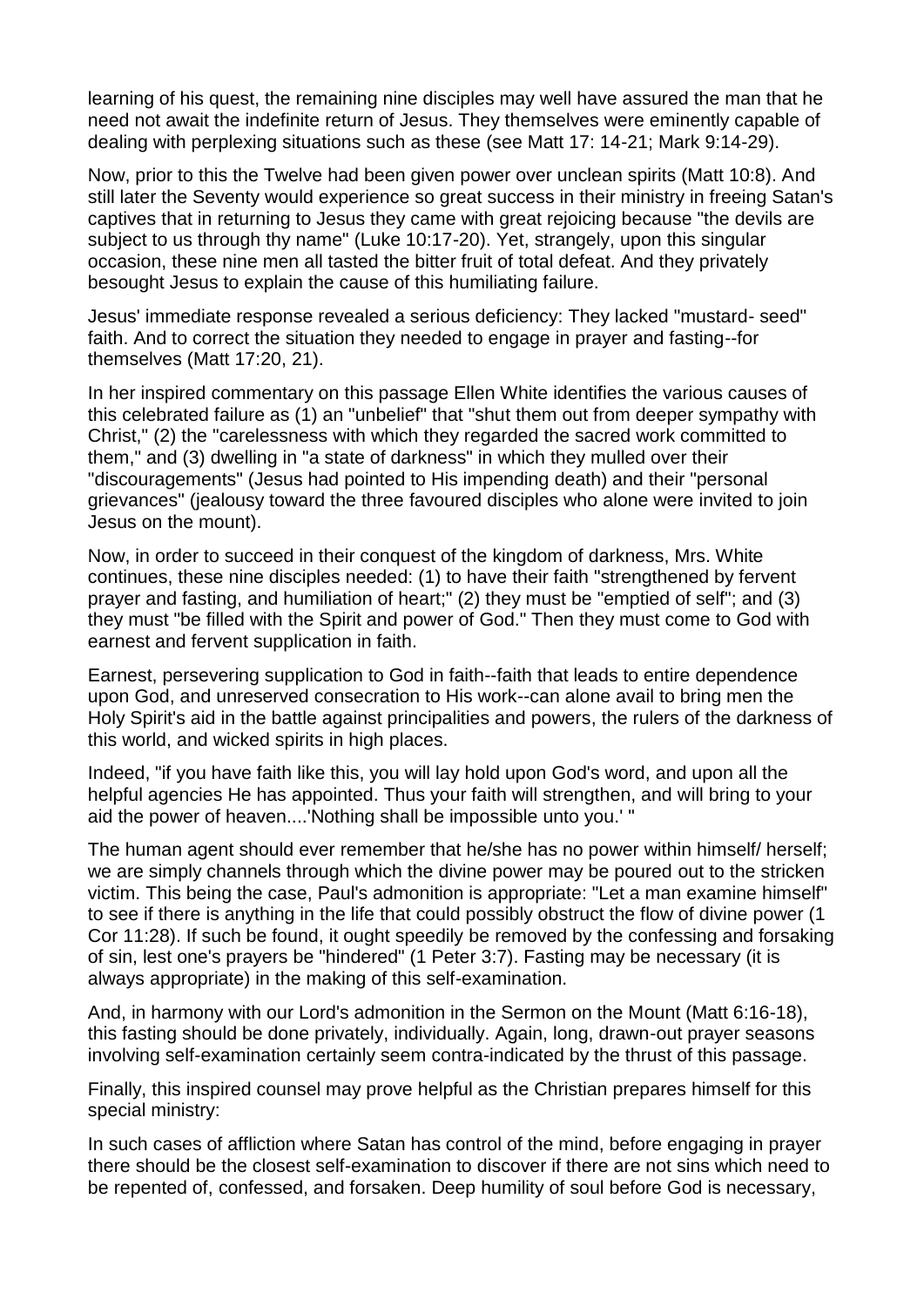and firm, humble reliance upon the blood of Christ alone. Fasting and prayer will accomplish nothing while the heart is estranged from God by a wrong course of action.

In such situations "the earnest prayers of His faithful followers" are necessary.

# **C. The Afflicted One**

The manner in which good and evil angels secure the compliant cooperation of the human agent is not always apparent. In some cases demonic possession may begin with the weakening of the bodily forces brought about through dissipation or circumstances causing continuing and unrelenting anxiety, to the point where the human being finally loses control of himself or herself and in some cases control passes over to the hands of unseen evil entities. The converse may also be true: Through the building up of the physical powers, self-control may be regained, even wrested from satanic forces, by the active cooperation of the human will with the power of the Holy Spirit and holy angels.

Also, control of an individual's will by demonic forces may be partial or total. Cases vary, and it is not always clear why they vary. But in cases where control is partial, it would seem appropriate--even essential--to secure the cooperation of the subject. In all instances the worker for Christ should seek to enlist the will of the afflicted on the side of Christ that he or she may be strengthened to resist the evil foe. In cases where control of the individual seems more total, it may be necessary for the Christian worker to secure the cooperation of those closest to the victim of demonic harassment and to pray on his or her behalf without this manifest consent.

There are today perhaps three groups of individuals who are particularly susceptible to the approach of demonic forces: (a) some who are emotionally disturbed; (b) some who are presently (or formerly have been) associated with spiritualistic phenomena--séances, Ouija boards, mediums, et cetera; and (c) some who make room for sin in the daily life, especially those who are professing to serve God, but who have not yet totally surrendered to His Lordship over their lives. All need help, and all need a work of preparation if satanic power is to be broken.

**Instruction in Bible Truth.** Before prayer is undertaken, the victim of satanic oppression should first be helped to understand certain rudimentary Christian principles, including:

1. His/her inalienable right as a confessing Christian, to live a life free from control (though not, of course, from temptation and/or harassment) of evil spirits, in harmony with the expressed will of God.

2. The biblical provision and teaching of personal victory over the evil one, through which even the thoughts may be brought into captivity to Christ (1 Cor 10:13; 2 Cor 10:5; Phil 2:5).

3. The fact that as long as a person is himself/herself able to confess, repent, and commit his/her life to Christ, such individual is able personally to invoke the Lord's power against the enemy on the basis of Christ's victory over Satan at the cross (John 16:33).

4. The fact that Christ has already won the "great controversy" against Satan by His decisive victory at Calvary, and that He has committed to His followers a redemptive ministry to free the captives of satanic control in and through His holy name.

5. The nature and practice of importunate, "effectual fervent prayer" by the Christian (James 5:16).

6. The need for faith to believe that prayer offered in Jesus' name and for His sake will bring deliverance from Satan's control.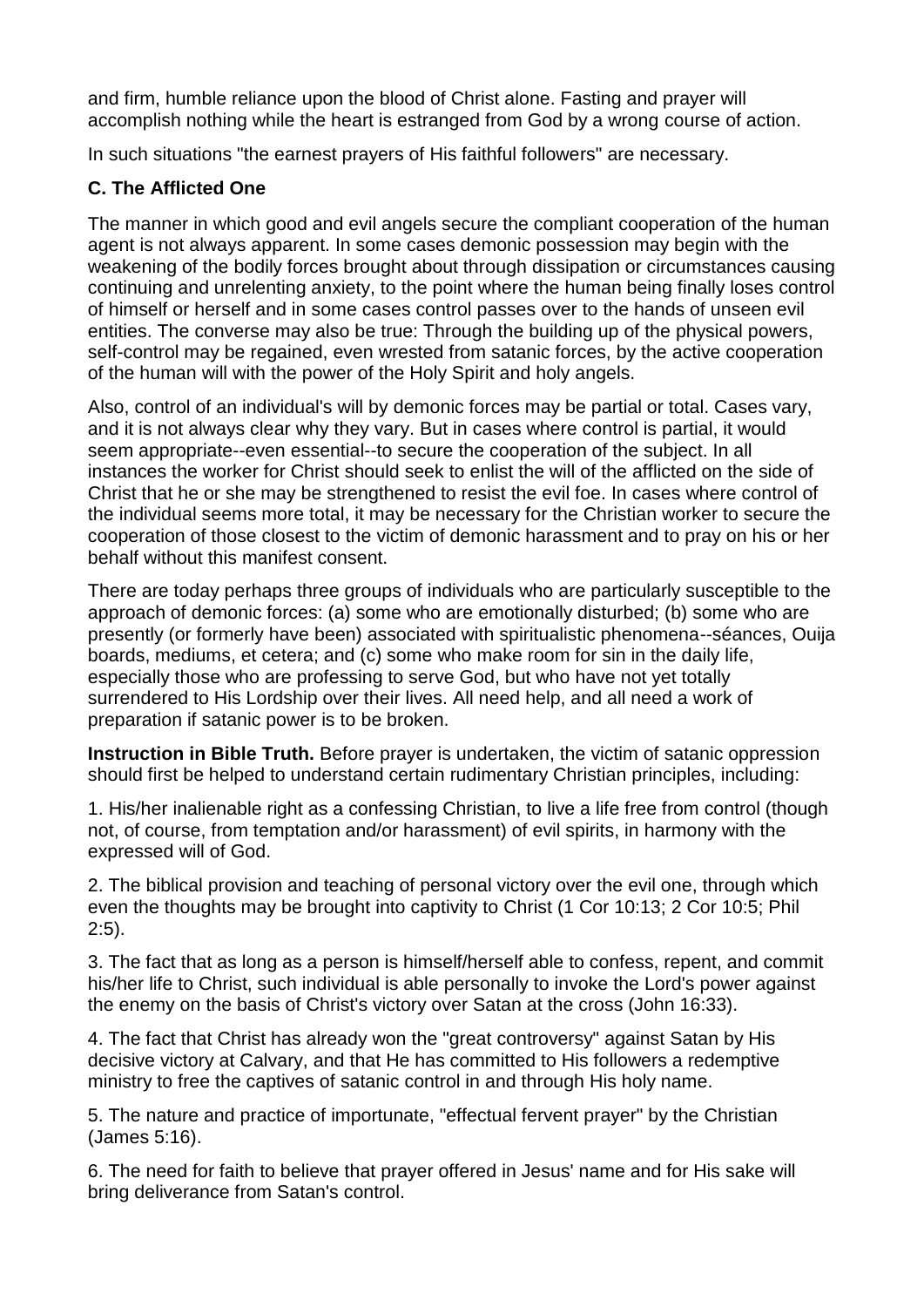Ellen White makes a cogent point about the fact that there is a work for persons who are still in control who need not (indeed cannot) be done by another:

Those who have tempted the devil to tempt them will have to make desperate efforts to **free themselves** from his power. But when they begin to **work for themselves**, then angels of God whom they have grieved will come to their rescue. Satan and his angels are unwilling to lose their prey. They contend and battle with the holy angels, and the conflict is severe. But if those who have erred continue to plead, and in deep humility confess their wrongs, angels who excel in strength will prevail and wrench them from the power of the evil angels.

And what is the nature of the work that the victim must do for himself/herself? First, he/she must seek the Lord earnestly. "And ye shall seek me, and find me, when ye shall search for me \*with all your heart\*" (Jer 29:13, emphasis supplied).

Then he/she must accept God's word that deliverance is possible. There are three important points in 1 Cor 10:13--temptation is the normal experience of every human being, God is faithful to those who serve Him, and a way of escape is available for all who wish to find one. '"There hath no temptation taken you but such as is common to man: but God is faithful, who will not suffer you to be tempted above that ye re able; but will, with the temptation also make a way of escape, that ye may be able to bear it."

Then the counsel of James 4:7-10 is especially appropriate at this point. "Submit yourselves therefore to God. Resist the devil, and he will flee from you. Draw nigh to God, and he will draw nigh to you. Cleanse your hands, ye sinners; and purify your hearts, ye double minded.... Humble yourselves in the sight of the Lord, and he shall lift you up."

And "wherewithal shall a young man cleanse his way? by taking heed thereto according to thy word" (Ps 119:9). The mind must be focused away from self and defeat and directed upon God and victory: "Thou wilt keep him in perfect peace, whose mind is stayed on thee: because he trusteth in thee" (Isa 26:3). Indeed, we must allow Jesus to bring into "captivity every thought to the obedience of Christ" (2 Cor 10:5).

**Power of the Will.** An individual's will plays an important--even decisive--role in the success or failure of prayer upon his behalf, and it is therefore imperative that the afflicted one being prayed for understand the place and the power of the will.

While it is true that supernatural beings seem to have an incalculable advantage over human beings in the warfare thus waged, yet these angels--whether evil or good--cannot compel the will of an individual when that will is committed to Christ. Evil angels can tempt and harass; good angels can woo and bless. But evil angels cannot force the will, and good angels will not. So the surrendered human will, exercised with faith in God's Word and power, is the crucial factor in this consideration.

(Unfortunately, in some "deliverance" circles today the concept of "surrendered" has come to mean a totally passive stance on the part of the individual vis-a-vis God's control. While such practitioners would deny that they [or God] manipulate the afflicted person, the net result often comes down to a mindless abdication of the victim's human reasoning powers, instead of the combination and cooperation of "divine power and human effort" which Ellen White continually holds before us. Surrender is not passive; it is very active.)

### **D. Concerns and Cautions**

**Basic Attitudes.** Church leaders have been accused by some in "deliverance ministry" as wishing to create a monopoly in which only "professionals" or "specialists"--be they clergy, medical psychiatric, or psychological--may officiate in prayer for the emotionally and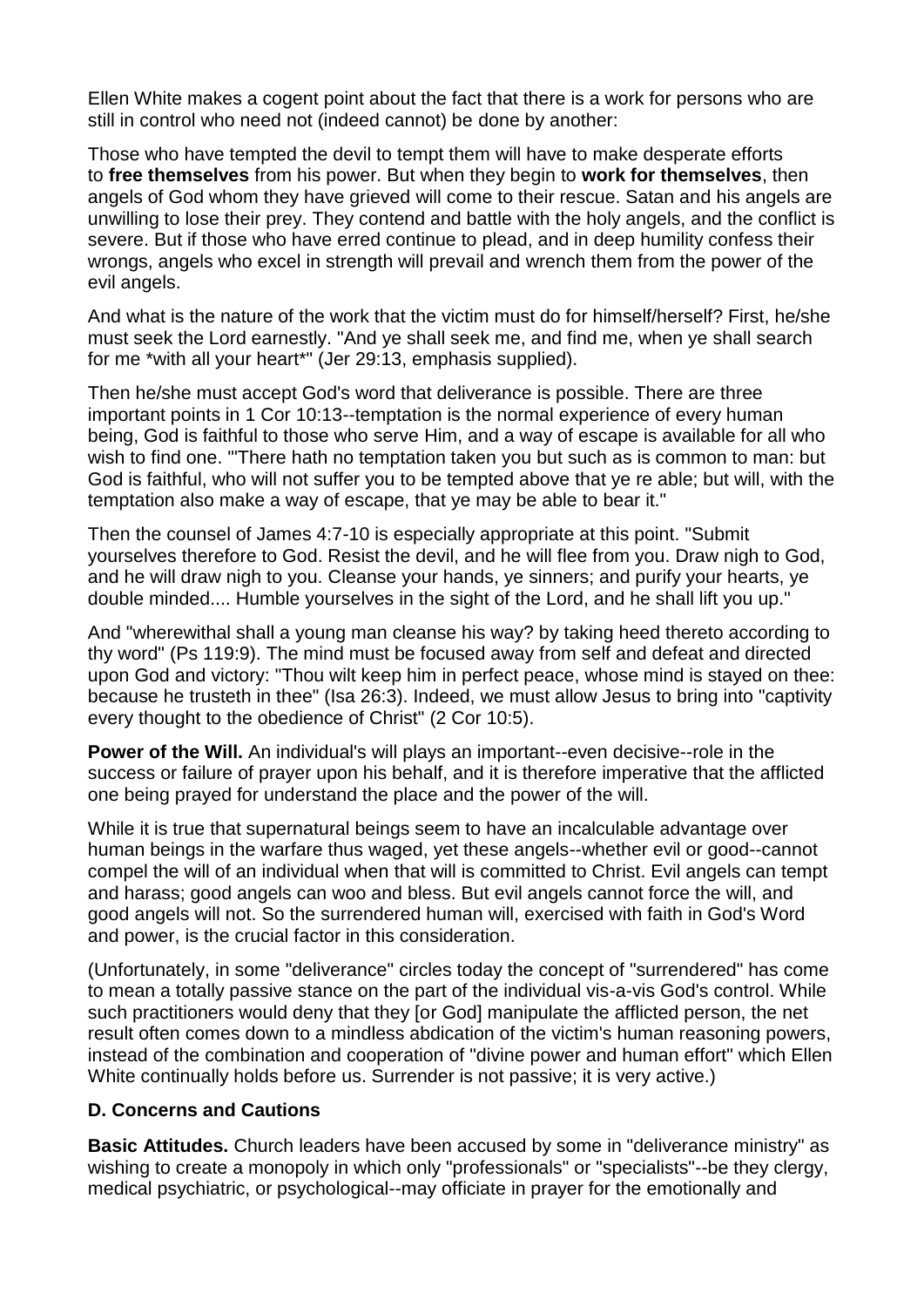physically ill. (Ironically, some of these who protest thus give evidence that they would prefer to have the monopoly in their hands.) Prayer is not the prerogative of any one group; and the church continues to hold that no practicing Christian needs an advanced academic degree in prayer before he/she can be used to minister successfully to those afflicted by Satan.

**Avoid "Adventure" Approach.** When after careful consideration and prayer for guidance it is decided to intercede with God for relief and victory of one afflicted by satanic power, the one who leads out and those who take part need to guard against a "morbid" curiosity, a craving for the sensational, the dramatic, a desire to witness supernatural forces in mortal combat, in short: to indulge a sort of "adventurism." Each Christian participating in this kind of personal ministry needs to examine carefully his/her motives. One thinks instinctively of the story of the seven sons of Sceva (see Acts 19:13-17). These men "played around" with exorcism, perhaps little realizing the power of the agencies with which they were dealing. They received a sound thrashing for their pains. Those same evil spirits are still around today; and those who flippantly, carelessly seek to confront demon forces could run substantial personal risks.

**Avoid Inordinately Long Seasons of Prayer.** Evil angels sometimes seek to prolong the season of prayer, hoping thereby to wear out the supplicants and eventually to win the day by default.

There is no evidence in Scripture that when demons were cast out by Christ or His disciples that the service was dragged on inordinately long. Jesus Himself decried the "heathen" philosophy that repetitious utterance of the same petition, in "much speaking," was the way to move effectively the hand of the Almighty (Matt 6:7; see 1 Kings 18:26). And Jesus was also down on "long prayers" (see Matt 23:14), as was also Ellen White, who had quite a little to say in warning against prolonging seasons of public or semi-public prayer.

Not only are long, drawn-out prayer services unnecessary and without Scriptural foundation, they are also generally counterproductive in terms of exhausting the physical and emotional resources of all concerned.

**Avoid Encouraging Over-dependence.** There is a twofold danger that the one who is doing the praying will experience difficulty in confidently leaving the one prayed for in the hands of God, and also that the one being prayed for will develop an overdependence upon one or more of those who intercede in prayer on his/her behalf.

While the Christian should and will carry a burden for those under Satan's control, he/she needs to know when to "let go" and trust God to take over and do whatever is needful in the case. Christians can become genuinely trapped by these burdens for others, and it interferes not only with their ability to help others but also may interfere with their own ability to function in daily living. One may be tempted to conclude that he/she cannot trust God to handle the case in His own way and in His own time, and also that he/she can really add something to the ministry of Christ. The idea grows that somehow if I can add my sacrifice to Christ's then it will count for more in the victim's life than Christ's sacrifice without my own.

Sometimes the one for whom prayer is offered develops an unreasonable overdependence upon one or more of those who pray. While the mature Christian will certainly be called upon to supply large, personal quantities of love, care, and interest in providing personal support in prayer, study, and emotional stabilization, he/she will certainly need to avoid permitting the victim to develop a mindless, irrational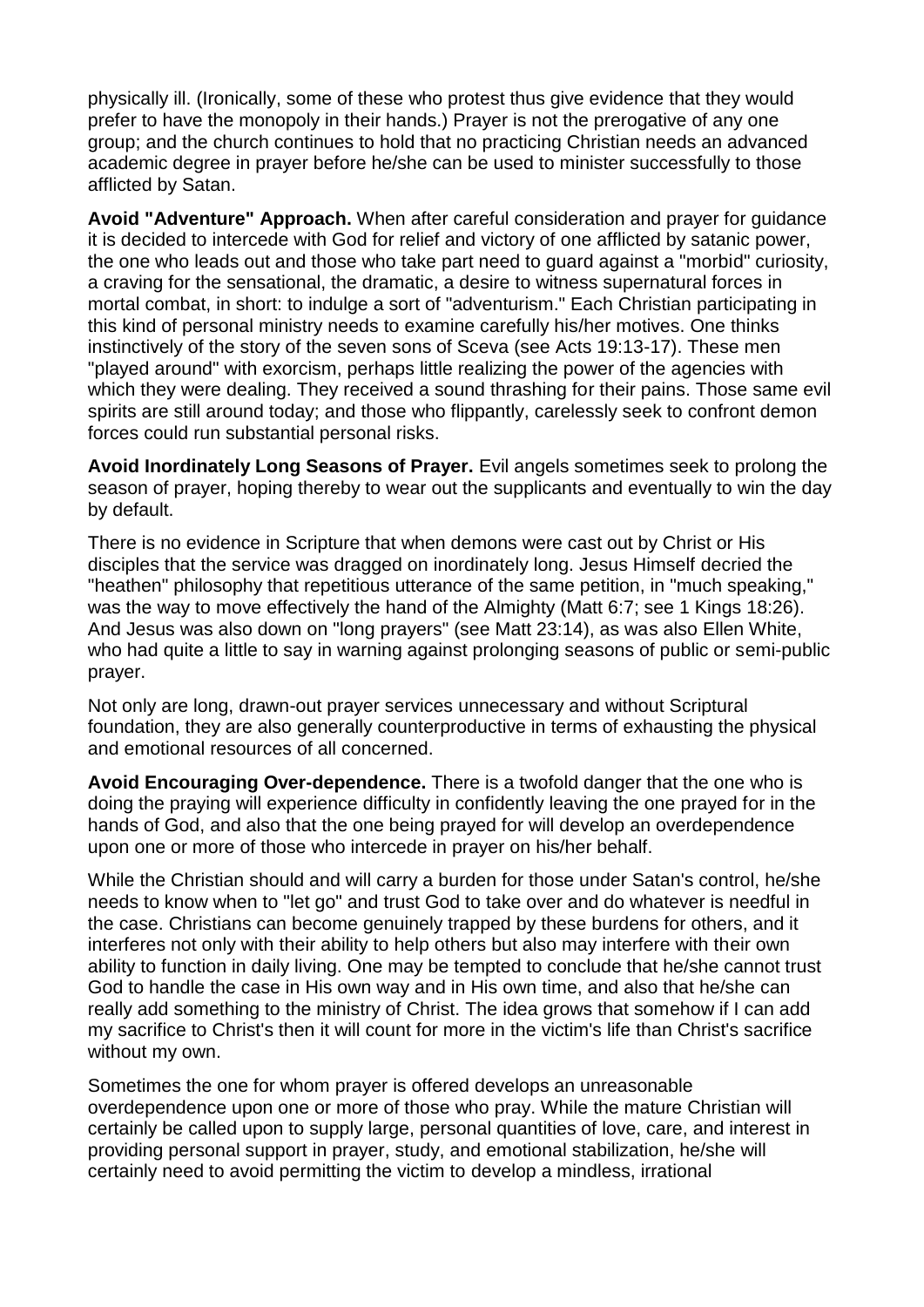overdependence by encouraging telephone calls at all times of the day or night and childish and unreasonable demands for personal attention.

While no Seventh-day Adventist Christian would ever seek to hypnotize someone for whom he/she was working to bring relief from demonic forces, there is yet a potential danger of "practical hypnosis," whereby the effective control of the believing Christian over the mind of the victim of harassment is accepted by the latter because of an undesirable overdependence upon the former.

In this context, then, the cautions of Ellen White concerning one of the practical dangers of hypnosis seems particularly apt:

The theory of mind controlling mind was originated by Satan, to introduce himself as the chief worker, to put human philosophy where divine philosophy should be. Of all the errors that are finding acceptance among professedly Christian people, none is a more dangerous deception, none more certain to separate man from God, than this. Innocent though it may appear, if exercised upon patients it will tend to their destruction, not to their restoration. It opens a door through which Satan will enter to take possession both of the mind that is given up to be controlled by another, and the mind that controls.

# **E. As We Look to the Future**

Ellen White has written that satanic activity will greatly increase in these last days before Jesus returns, and we accept that declaration without equivocation. As it examined the work of many engaged in "deliverance ministry" at this time it also concluded that cases of genuine demon-possession associated with physical phenomena are still not as common today as is confidently declared by some practitioners of "deliverance ministry." However, the near future may reveal more such cases, especially in some cultures.

We fully recognize that Satan is at work in the earth today, and in certain instances he actually does control individuals in the here and now. This is an undeniable fact.

But to make "deliverance ministry" a prominent, if not the chief, work of the Seventh-day Adventist Church at this time, is, we believe, to fall for yet another of Satan's specious devices: that of diverting the remnant church from its true, ultimate mission on earth- spreading the Three Angels' Messages of Revelation 14.

We have often been reminded that "we have nothing to fear for the future, except as we shall forget the way the Lord has led us, and His teachings in our past history." Let us, therefore, at this point examine an incident in our past history which we feel teaches a lesson that is well considered yet today.

In 1900 the devil succeeded in getting a large number of Seventh-day Adventist church members, ministers, and even at least one conference president, into a fanaticism which called forth an unsparing, direct rebuke from the Lord through His servant, Ellen White. This "holy flesh" movement (as it came to be known) was, in turn, but a repetition of an earlier fanaticism by which Satan had succeeded in seducing certain of the people of God. It involved manifestation of supernatural powers that were most dramatic and sensationalistic. There was much excitement. But God was not in it; and the net effect of it all was to disgust and turn away serious-minded people who might otherwise have felt led to become members of the Seventh-day Adventist Church.

Ellen White declared to the practitioners of this fanaticism in Indiana: "You are giving the wrong mold to the precious and important work of God." Then she added that at the very end of time Satan will come in again among the remnant people, to destroy their